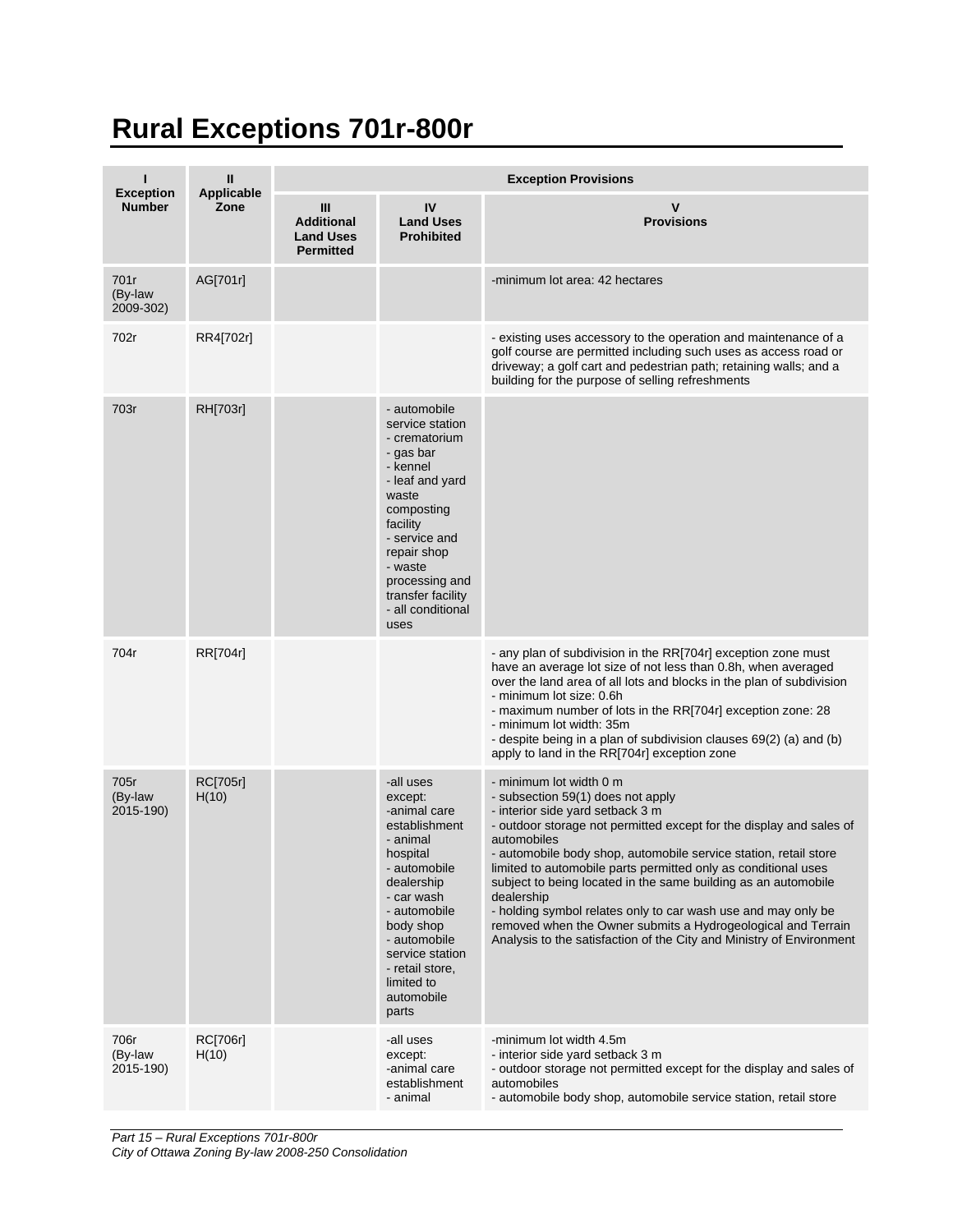| ı<br><b>Exception</b>        | $\mathbf{I}$<br><b>Applicable</b> | <b>Exception Provisions</b>                                                          |                                                                                                                                                                              |                                                                                                                                                                                                                                                                                                                                                         |  |  |
|------------------------------|-----------------------------------|--------------------------------------------------------------------------------------|------------------------------------------------------------------------------------------------------------------------------------------------------------------------------|---------------------------------------------------------------------------------------------------------------------------------------------------------------------------------------------------------------------------------------------------------------------------------------------------------------------------------------------------------|--|--|
| <b>Number</b>                | Zone                              | III<br><b>Additional</b><br><b>Land Uses</b><br><b>Permitted</b>                     | IV<br><b>Land Uses</b><br><b>Prohibited</b>                                                                                                                                  | v<br><b>Provisions</b>                                                                                                                                                                                                                                                                                                                                  |  |  |
|                              |                                   |                                                                                      | hospital<br>- automobile<br>dealership<br>- car wash<br>- automobile<br>body shop<br>- automobile<br>service station<br>- retail store,<br>limited to<br>automobile<br>parts | limited to automobile parts permitted only as conditional uses<br>subject to being located in the same building as an automobile<br>dealership<br>- holding symbol relates only to car wash use and may only be<br>removed when the Owner submits a Hydrogeological and Terrain<br>Analysis to the satisfaction of the City and Ministry of Environment |  |  |
| 707r                         | RC2[707r]                         | - one detached<br>dwelling                                                           |                                                                                                                                                                              | - minimum lot area: 1500m <sup>2</sup><br>- minimum interior side yard setback for accessory structures: 2 m                                                                                                                                                                                                                                            |  |  |
| 708r                         | RG[708r]                          | - detached<br>dwelling                                                               |                                                                                                                                                                              | - minimum rear yard setback abutting another RG zone: 7.5 m<br>- minimum side yard setback for accessory structure abutting an<br>RC zone: 0.3 m                                                                                                                                                                                                        |  |  |
| 709r<br>(By-law<br>2021-218) | Reserved<br>for future<br>use     |                                                                                      |                                                                                                                                                                              |                                                                                                                                                                                                                                                                                                                                                         |  |  |
| 710r                         | V1H[710r]                         |                                                                                      |                                                                                                                                                                              | - minimum lot area: 900 m <sup>2</sup>                                                                                                                                                                                                                                                                                                                  |  |  |
| 711r                         | RI5[711r]                         |                                                                                      |                                                                                                                                                                              | - minimum lot width: 15 metres<br>- minimum setback from residential zones: 6 metres<br>- minimum setback from all zones other than residential: 1 metre                                                                                                                                                                                                |  |  |
| 712r<br>(By-law<br>2008-253) | R1[712r]                          | -medical facility                                                                    |                                                                                                                                                                              | For a medical centre :<br>- minimum aisle width of a parking space with an angle of 71-91°.<br>6.0 <sub>m</sub><br>- minimum width of landscaped buffer not abutting a street: 2.5m<br>- no loading space required                                                                                                                                      |  |  |
| 713r<br>(By-law<br>2008-262) | V1P[713r]                         |                                                                                      |                                                                                                                                                                              | - minimum lot width: 20m<br>- no part of any septic system and no<br>storage of oil is permitted on or within 30m of lands zoned O1<br>abutting First Line Road                                                                                                                                                                                         |  |  |
| 714r<br>(By-law<br>2008-279) | <b>RU[714r]</b>                   |                                                                                      |                                                                                                                                                                              | - no development is permitted within a 120m setback from the<br>boundary of the Provincially Significant Wetland, and the Flood<br>Plain Overlay as shown on the Zoning Map<br>- the no development setback prohibits buildings and structures<br>and site grade alterations including, but not limited to excavation<br>and placement of fill          |  |  |
| 715r<br>(By-law<br>2008-278) | <b>RI[715r]</b><br>H(15)          |                                                                                      |                                                                                                                                                                              | - minimum aisle width where parking spaces have an angle of 71-<br>$90^{\circ}$ :6.0m                                                                                                                                                                                                                                                                   |  |  |
| 716r<br>(By-law<br>2008-283) | RG[716r]                          | - automobile<br>dealership<br>accessory to an<br>existing<br>automobile<br>body shop |                                                                                                                                                                              | - the automobile dealership use is restricted to a maximum of four<br>vehicles                                                                                                                                                                                                                                                                          |  |  |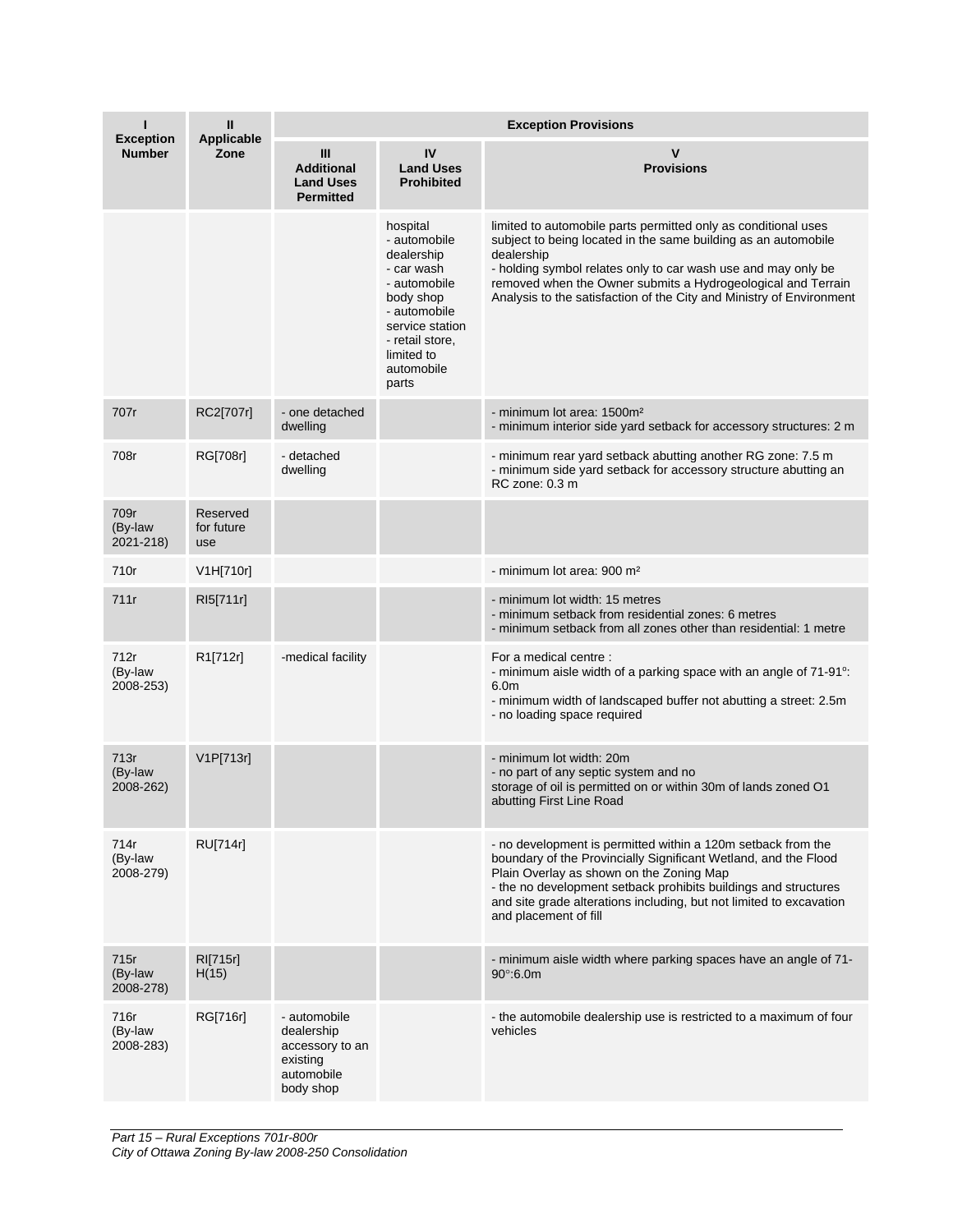| ı                                                    | Ш<br><b>Applicable</b> | <b>Exception Provisions</b>                                                 |                                                                                                                                                                                                                                                                                                                                                                                                                                      |                                                                                                                                                                                                                                                                                                                       |  |
|------------------------------------------------------|------------------------|-----------------------------------------------------------------------------|--------------------------------------------------------------------------------------------------------------------------------------------------------------------------------------------------------------------------------------------------------------------------------------------------------------------------------------------------------------------------------------------------------------------------------------|-----------------------------------------------------------------------------------------------------------------------------------------------------------------------------------------------------------------------------------------------------------------------------------------------------------------------|--|
| <b>Exception</b><br><b>Number</b>                    | Zone                   | $\mathbf{III}$<br><b>Additional</b><br><b>Land Uses</b><br><b>Permitted</b> | IV<br><b>Land Uses</b><br><b>Prohibited</b>                                                                                                                                                                                                                                                                                                                                                                                          | v<br><b>Provisions</b>                                                                                                                                                                                                                                                                                                |  |
|                                                      |                        | (By-law 2008-<br>283]                                                       |                                                                                                                                                                                                                                                                                                                                                                                                                                      |                                                                                                                                                                                                                                                                                                                       |  |
| 717r<br>(By-law<br>2008-283)                         | RR-5[717r]             |                                                                             |                                                                                                                                                                                                                                                                                                                                                                                                                                      | - minimum rear yard setback for accessory buildings: 25m<br>- minimum front yard setback for accessory buildings: 9m                                                                                                                                                                                                  |  |
| 718r<br>(By-law<br>2008-311)                         | AG6[718r]              |                                                                             | - residential<br>uses                                                                                                                                                                                                                                                                                                                                                                                                                | - minimum interior side yard setback for existing storage shed, is<br>equal to the side yard setback that exists on August 28, 2008                                                                                                                                                                                   |  |
| 719r<br>(By-law<br>2008-312)                         | O1A[719r]              | - accessory<br>office                                                       |                                                                                                                                                                                                                                                                                                                                                                                                                                      | - buildings and structures as are necessary for the operation and<br>maintenance of a golf course are permitted                                                                                                                                                                                                       |  |
| 720r<br>(By-law<br>2008-345)                         | RC9[720r]              | - funeral home<br>-crematorium                                              |                                                                                                                                                                                                                                                                                                                                                                                                                                      |                                                                                                                                                                                                                                                                                                                       |  |
| 721r<br>(By-law<br>2008-350)                         | V1E[721r]              | - office<br>- guest rooms                                                   |                                                                                                                                                                                                                                                                                                                                                                                                                                      | - office use restricted to the building existing on September 10,<br>2008<br>- guest rooms are only permitted when ancillary to the office use<br>- maximum of 2 quest rooms permitted<br>- maximum number of employees permitted to work in the office<br>use: 8                                                     |  |
| 722r<br>(By-law<br>2008-320)                         | AG3[722r]              | - private<br>storage<br>- private<br>workshop                               |                                                                                                                                                                                                                                                                                                                                                                                                                                      | - the private storage and private workshop uses are only permitted<br>within the existing free-standing structure on the lands zoned<br>AG3[722r]<br>- the private storage and private workshop uses are permitted<br>temporarily for a period off one year, commencing August 28,<br>2008 and ending August 27, 2009 |  |
| 723r<br>(By-law<br>2015-190)<br>(By-law<br>2008-344) | RG[723r]               | - office,<br>ancillary to a<br>storage yard                                 | -animal care<br>establishment<br>- animal<br>hospital<br>- automobile<br>body shop<br>- automobile<br>dealership<br>- automobile<br>service station<br>- dwelling unit<br>- gas bar<br>- heavy<br>equipment and<br>vehicle sales,<br>rental and<br>servicing<br>- kennel<br>- leaf and yard<br>waste<br>composting<br>facility<br>- light industrial<br>uses<br>- parking lot<br>- printing plant<br>- retail store<br>- service and | - a minimum 5.0 metre wide landscape buffer must be provided<br>along the west and south property lines.                                                                                                                                                                                                              |  |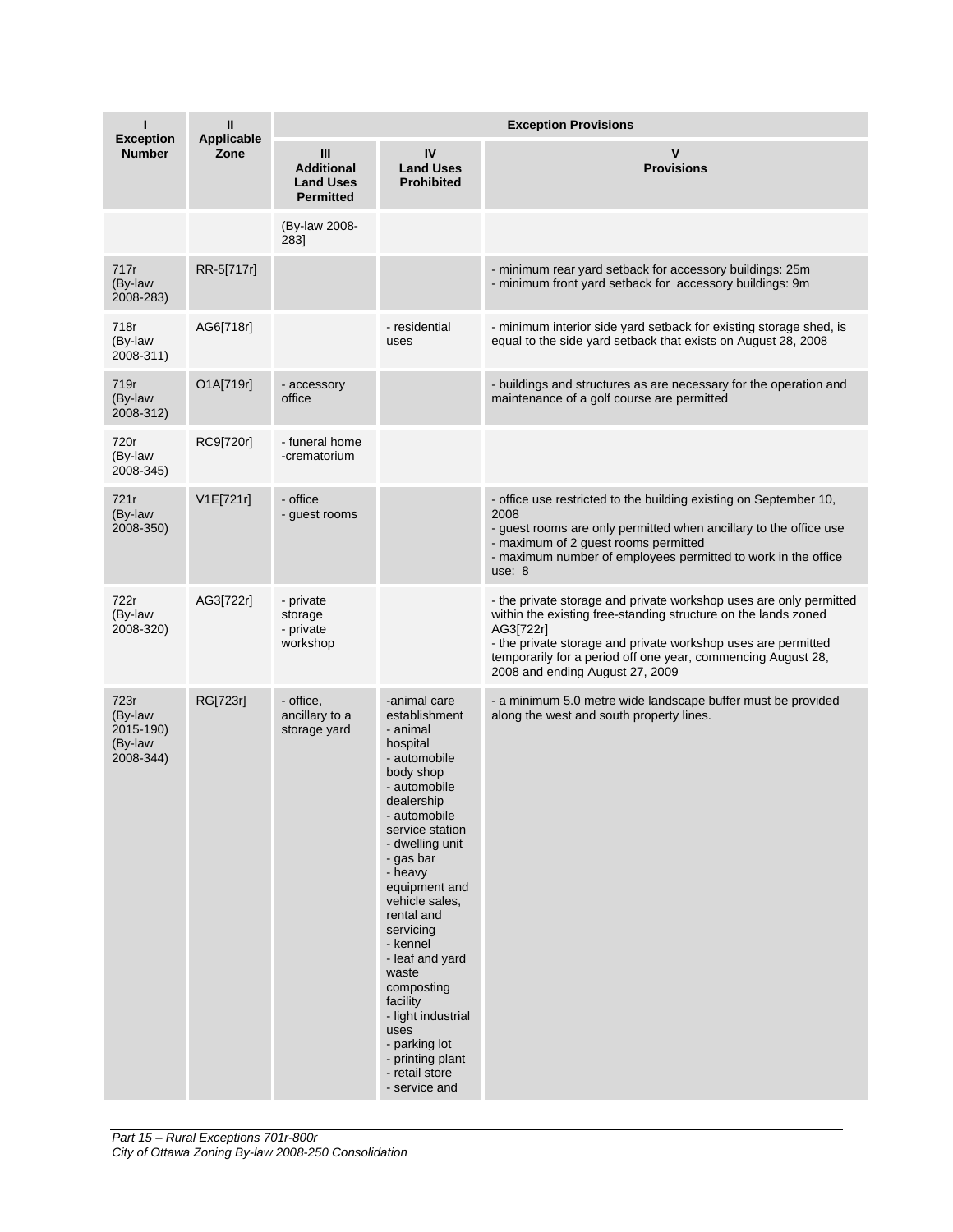| п                                                                     | $\mathbf{I}$                  | <b>Exception Provisions</b>                                                          |                                                                                                                                                                                                                     |                                                                                                                                                                                                                                                                                                                                                                                                                                                                                                                                                                                                                                                                                                                                                                             |  |
|-----------------------------------------------------------------------|-------------------------------|--------------------------------------------------------------------------------------|---------------------------------------------------------------------------------------------------------------------------------------------------------------------------------------------------------------------|-----------------------------------------------------------------------------------------------------------------------------------------------------------------------------------------------------------------------------------------------------------------------------------------------------------------------------------------------------------------------------------------------------------------------------------------------------------------------------------------------------------------------------------------------------------------------------------------------------------------------------------------------------------------------------------------------------------------------------------------------------------------------------|--|
| <b>Exception</b><br><b>Number</b>                                     | Applicable<br>Zone            | Ш<br><b>Additional</b><br><b>Land Uses</b><br><b>Permitted</b>                       | IV<br><b>Land Uses</b><br><b>Prohibited</b>                                                                                                                                                                         | v<br><b>Provisions</b>                                                                                                                                                                                                                                                                                                                                                                                                                                                                                                                                                                                                                                                                                                                                                      |  |
|                                                                       |                               |                                                                                      | repair shop<br>- truck transport<br>terminal<br>- warehouse<br>- waste<br>processing and<br>transfer facility<br>$(non-$<br>putrescible)<br>- all of the<br>conditional<br>permitted uses<br>listed under<br>219(2) |                                                                                                                                                                                                                                                                                                                                                                                                                                                                                                                                                                                                                                                                                                                                                                             |  |
| 724r<br>(By-law<br>2008-326)                                          | ME2[724r]                     | - solid waste<br>disposal facility<br>- waste<br>processing and<br>transfer facility |                                                                                                                                                                                                                     | - the minimum front yard setback is 10 metres<br>- the provisions of rows (g) and (h) of Table 213 do not apply<br>On lands zoned ME2[724r] with a holding symbol shown on the<br>zoning map:<br>- the holding symbol applies only to the permitted use mineral<br>extraction operation<br>- the holding symbol may only be removed by amendment to this<br>by-law upon compliance with the following:<br>(a) a completed application has been made to the province for a<br>license to extract mineral aggregates;<br>(b) the City has approved an Environmental Impact Statement<br>submitted when the proposed mineral extraction operation is<br>adjacent to lands zoned EP3-Environmental Protection or lands<br>designated Rural Natural Feature in the Official Plan |  |
| 725r<br>(OMB<br>Order<br>#PL080959,<br>issued<br>November<br>5, 2008) | ME[725r]                      | - small arms,<br>rifles and<br>explosives<br>outdoor testing<br>and training<br>area |                                                                                                                                                                                                                     |                                                                                                                                                                                                                                                                                                                                                                                                                                                                                                                                                                                                                                                                                                                                                                             |  |
| 726r                                                                  | For Future<br>Use             |                                                                                      |                                                                                                                                                                                                                     |                                                                                                                                                                                                                                                                                                                                                                                                                                                                                                                                                                                                                                                                                                                                                                             |  |
| 727r<br>(By-law<br>2008-387)                                          | V1N[727r]                     |                                                                                      | -all uses                                                                                                                                                                                                           | -buildings and structures of any kind are prohibited including, but<br>not limited to, a deck, gazebo, shed, garage, workshop, septic<br>system, well, swimming pool, change house, pump house, stairs<br>and any structural landscaping<br>-the lands may be used for the calculation of minimum lot area and<br>setback provisions for the adjoining V1N[565r] zone.                                                                                                                                                                                                                                                                                                                                                                                                      |  |
| 728r<br>(By-law<br>2021-218)<br>(By-law<br>2008-456)                  | Reserved<br>for future<br>use |                                                                                      |                                                                                                                                                                                                                     |                                                                                                                                                                                                                                                                                                                                                                                                                                                                                                                                                                                                                                                                                                                                                                             |  |
| 729r<br>(By-law<br>2009-164)                                          | RG[729r]                      | -heavy<br>industrial use<br>limited to a<br>concrete<br>manufacturing<br>plant       |                                                                                                                                                                                                                     |                                                                                                                                                                                                                                                                                                                                                                                                                                                                                                                                                                                                                                                                                                                                                                             |  |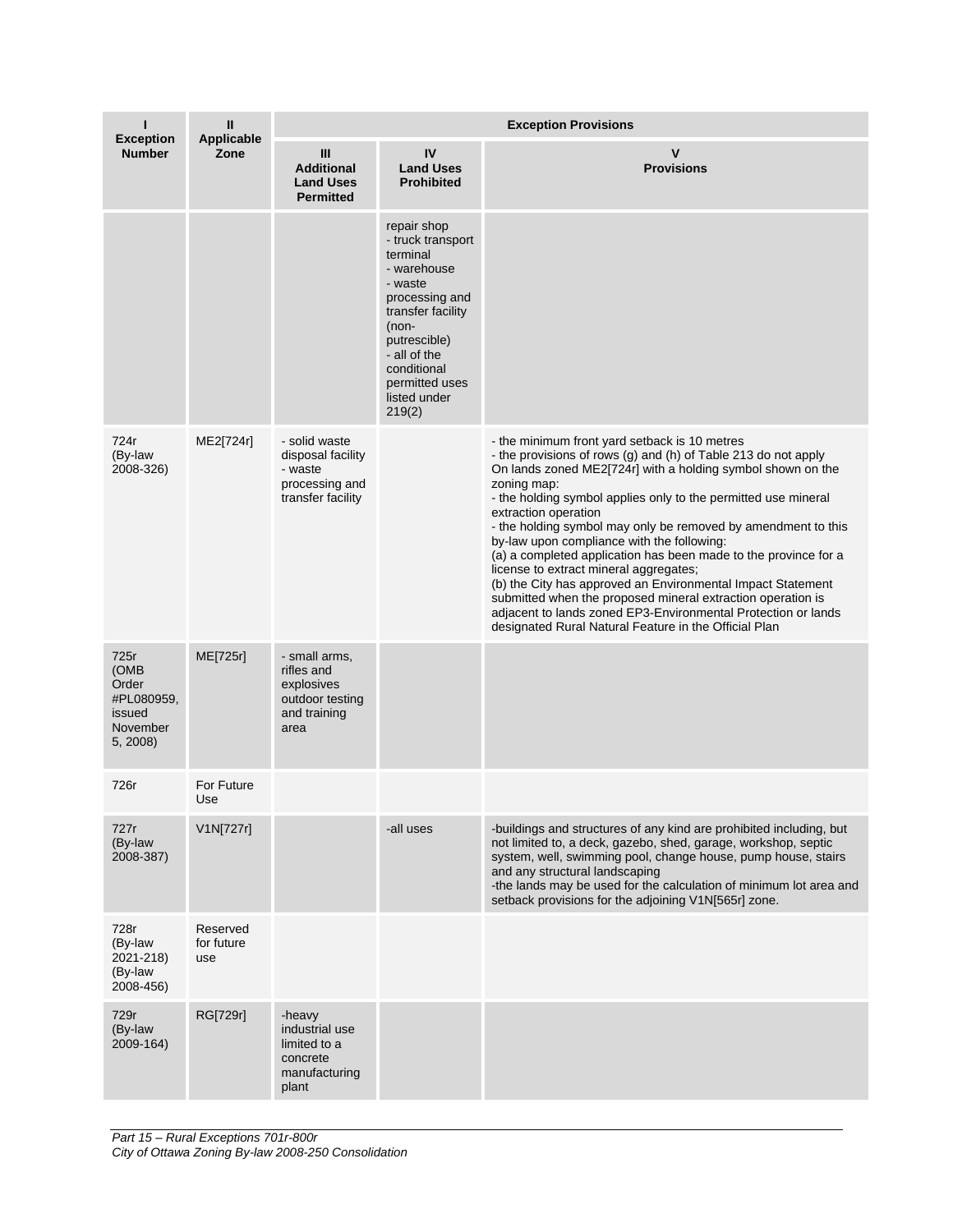| п                                                    | $\mathbf{I}$<br><b>Applicable</b> | <b>Exception Provisions</b>                                                                                                                                                       |                                             |                                                                                                                                                                                                                                                                                                                                                                                                                                                                                                                                                                                                                               |  |  |
|------------------------------------------------------|-----------------------------------|-----------------------------------------------------------------------------------------------------------------------------------------------------------------------------------|---------------------------------------------|-------------------------------------------------------------------------------------------------------------------------------------------------------------------------------------------------------------------------------------------------------------------------------------------------------------------------------------------------------------------------------------------------------------------------------------------------------------------------------------------------------------------------------------------------------------------------------------------------------------------------------|--|--|
| <b>Exception</b><br><b>Number</b>                    | Zone                              | III<br><b>Additional</b><br><b>Land Uses</b><br><b>Permitted</b>                                                                                                                  | IV<br><b>Land Uses</b><br><b>Prohibited</b> | v<br><b>Provisions</b>                                                                                                                                                                                                                                                                                                                                                                                                                                                                                                                                                                                                        |  |  |
| 730r<br>(By-law<br>2009-164)                         | RC5[730r]                         | -amusement<br>park                                                                                                                                                                |                                             | Amusement park is only permitted subject to the conditional use<br>provisions of subsection 218(3)                                                                                                                                                                                                                                                                                                                                                                                                                                                                                                                            |  |  |
| 731r<br>(By-law<br>2012-214)<br>(By-law<br>2011-244) | RC11[731r                         | -animal care<br>establishment<br>-animal hospital<br>-bank machine<br>-day care<br>-hotel<br>-instructional<br>facility<br>-service and<br>repair shop<br>-small batch<br>brewery |                                             | -maximum cumulative total gross floor area for all uses: 7,000 m <sup>2</sup><br>-maximum gross floor area for each individual occupancy: 2,790<br>m <sup>2</sup><br>-minimum setback from a lot line abutting Perth Street: 3 m                                                                                                                                                                                                                                                                                                                                                                                              |  |  |
| 732r<br>(By-law<br>2018-202)<br>(By-law<br>2011-329) | Reserved<br>for future<br>use     |                                                                                                                                                                                   |                                             |                                                                                                                                                                                                                                                                                                                                                                                                                                                                                                                                                                                                                               |  |  |
| 733r<br>(By-law<br>2017-372)<br>(By-law<br>2011-329) | Reserved<br>for future<br>use     |                                                                                                                                                                                   |                                             |                                                                                                                                                                                                                                                                                                                                                                                                                                                                                                                                                                                                                               |  |  |
| 734r                                                 | Reserved<br>for future<br>use     |                                                                                                                                                                                   |                                             |                                                                                                                                                                                                                                                                                                                                                                                                                                                                                                                                                                                                                               |  |  |
| 735r<br>(By-law<br>2012-45)                          | RU[735r]                          | -campground                                                                                                                                                                       |                                             | -the only buildings or structures permitted on the lands are those<br>used on a seasonal basis and which are either the detached<br>dwelling and campground structures existing as of June 25, 2008,<br>or buildings or structures within these same footprints.                                                                                                                                                                                                                                                                                                                                                              |  |  |
| 736r<br>(By-law<br>2012-64)                          | V1Q[736r]                         |                                                                                                                                                                                   |                                             | -a landscaped buffer of 4.5 metres in depth is required along any<br>lot line abutting the properties at 5696, 5706 and 5714 Manotick<br>Main Street.<br>-the 4.5 metre landscaped buffer must be maintained in its natural<br>state                                                                                                                                                                                                                                                                                                                                                                                          |  |  |
| 737r<br>(By-law<br>2012-64)                          | V3B[737r]                         |                                                                                                                                                                                   |                                             | -minimum front yard and rear yard setbacks: lots abutting a public<br>street that is less than 15 metres wide may have an attached<br>garage setback 0.6 metres from the lot line abutting that street and<br>the dwelling must be setback a minimum of 3.0 metres from the<br>opposite lot line whether the opposite lot line abuts a street or a<br>park<br>-minimum interior side yard setback: 0.6 metres, and for interior<br>lots at least 0.6 on one side with a total on both sides of 2.0 metres<br>-minimum corner side yard setback: 4.0 m<br>-maximum lot coverage: 60%<br>-maximum density: 35 units per hectare |  |  |
| 738r<br>(By-law<br>2012-180)                         | RI5[738r]                         |                                                                                                                                                                                   |                                             | -minimum lot width: 30 metres<br>-all land zoned RI5[738r] is considered one lot for purposes of<br>applying the zoning by-law<br>-clause 59(1)(b) does not apply.                                                                                                                                                                                                                                                                                                                                                                                                                                                            |  |  |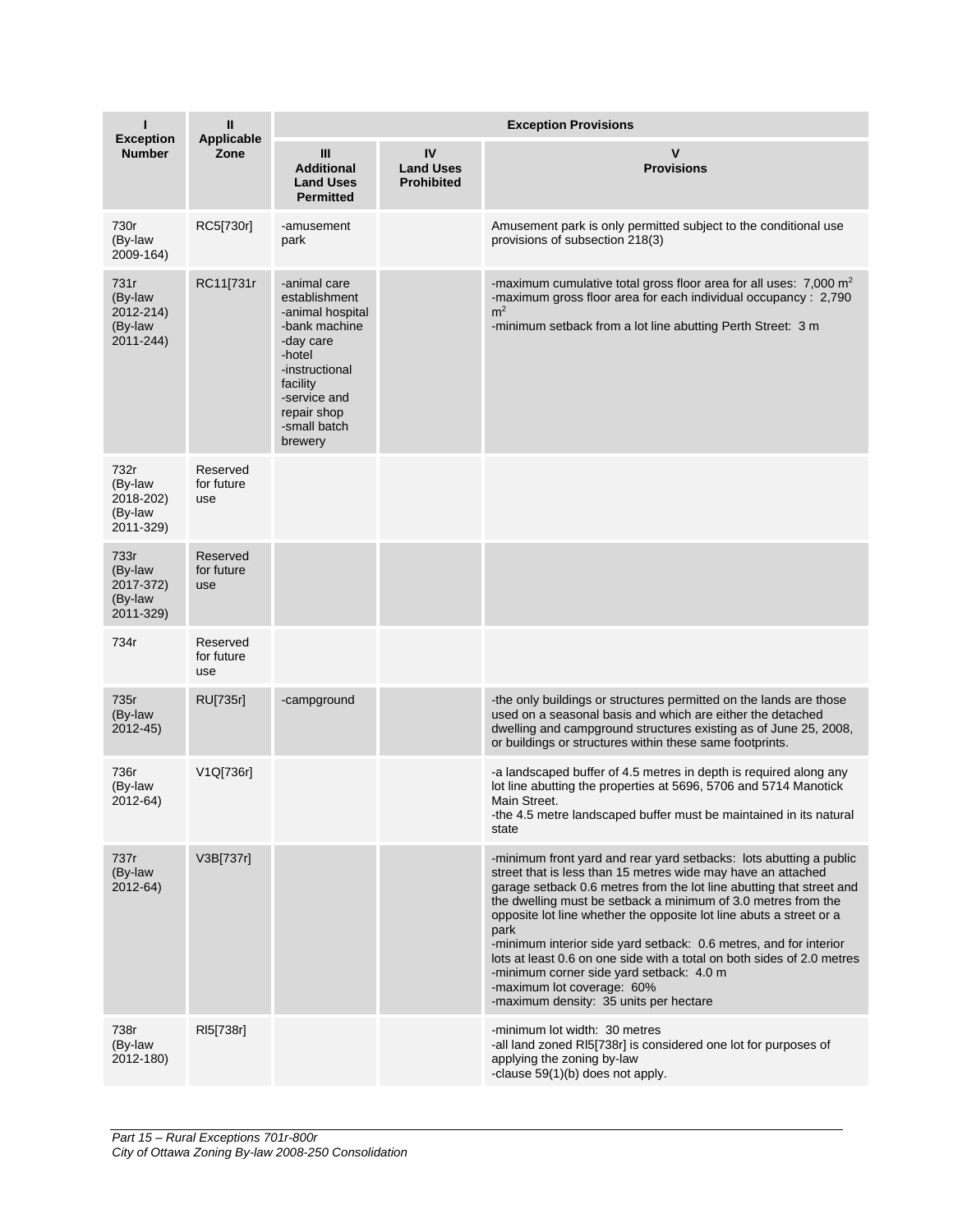| п<br><b>Exception</b>        | $\mathbf{I}$<br><b>Applicable</b> | <b>Exception Provisions</b>                                    |                                                                                                                        |                                                                                                                                                                                                                                                                                                                                                                                                                                                                                                                                                                                                                                                                                                                                      |  |  |
|------------------------------|-----------------------------------|----------------------------------------------------------------|------------------------------------------------------------------------------------------------------------------------|--------------------------------------------------------------------------------------------------------------------------------------------------------------------------------------------------------------------------------------------------------------------------------------------------------------------------------------------------------------------------------------------------------------------------------------------------------------------------------------------------------------------------------------------------------------------------------------------------------------------------------------------------------------------------------------------------------------------------------------|--|--|
| <b>Number</b>                | Zone                              | Ш<br><b>Additional</b><br><b>Land Uses</b><br><b>Permitted</b> | IV<br><b>Land Uses</b><br><b>Prohibited</b>                                                                            | v<br><b>Provisions</b>                                                                                                                                                                                                                                                                                                                                                                                                                                                                                                                                                                                                                                                                                                               |  |  |
| 739r<br>(By-law<br>2012-183) | RU[739r]                          |                                                                | -all permitted<br>uses are<br>prohibited until<br>such time as<br>the holding<br>symbol is<br>removed from<br>the land | -the holding symbol cannot be removed until the following are<br>completed to the satisfaction of the City:<br>i) an Environmental Impact Statement to deal with the Rural<br>Natural Feature, Significant Woodlands and Threatened and<br><b>Endangered Species issues;</b><br>ii) a Geotechnical Assessment of organic soils is undertaken;<br>iii) a Limestone Resource Impact Analysis; and<br>iv) a Hydrogeological Investigation that demonstrates the<br>adequacy of the aquifer with respect to quality and quantity to<br>support the proposed development.                                                                                                                                                                 |  |  |
| 740r<br>(By-law<br>2012-205) | AG[740r]                          | -warehouse                                                     |                                                                                                                        | -despite, any provisions for lot coverage or maximum permitted<br>size for accessory buildings or structures, the existing non-<br>residential buildings as of June 13, 2012 are permitted.<br>-no new accessory buildings or structures are permitted unless the<br>cumulative size of all accessory buildings and structures and the<br>size of the existing non-residential buildings comply with the total<br>maximum permitted size under Table 55,<br>-warehouse use is limited to agricultural produce, exclusive of<br>livestock, within the non-residential buildings existing on June 13,<br>2012<br>-the maximum building height for existing non-residential buildings<br>is the height of the building on June 13, 2012 |  |  |
| 741r<br>(By-law<br>2012-208) | RU[741r]                          | -secondary<br>dwelling unit<br>above a<br>detached<br>garage   |                                                                                                                        | -secondary dwelling unit not to exceed 40 per cent of the gross<br>floor area of the principal dwelling unit on the property.<br>-notwithstanding Section 59 (1)(b), the lot access need not<br>coincide with the part of the lot which abuts a public street.                                                                                                                                                                                                                                                                                                                                                                                                                                                                       |  |  |
| 742r<br>(By-law<br>2012-243) | AG[742r]                          |                                                                |                                                                                                                        | - despite any provision to the contrary in Section 128, a home<br>based business of storing boats and recreational vehicles must<br>comply with the following:<br>i. accessory buildings may be used to a maximum floor area of<br>930 square metres<br>ii. a maximum lot area of 3 485 square metres may be used for<br>outdoor storage<br>iii. outdoor storage may be located in an interior side yard as long<br>as it is screened from view from any abutting street<br>- subsection 128(13) does not apply                                                                                                                                                                                                                      |  |  |
| 743r<br>(By-law<br>2012-256) | RR3[743r]                         |                                                                |                                                                                                                        | - clause 59(1)(b) does not apply<br>- minimum required lot area: 6 hectares                                                                                                                                                                                                                                                                                                                                                                                                                                                                                                                                                                                                                                                          |  |  |
| 744r<br>(By-law<br>2012-250) | RR4[744r]                         |                                                                |                                                                                                                        | -minimum lot width: 18.0 metres                                                                                                                                                                                                                                                                                                                                                                                                                                                                                                                                                                                                                                                                                                      |  |  |
| 745r<br>(By-law<br>2012-369) | RU[745r]                          |                                                                |                                                                                                                        | -minimum lot width: 30 metres<br>-Section 67 does not apply                                                                                                                                                                                                                                                                                                                                                                                                                                                                                                                                                                                                                                                                          |  |  |
| 746r<br>(By-law<br>2012-369) | <b>RU[746r]</b>                   |                                                                | -all uses except<br>agricultural use                                                                                   |                                                                                                                                                                                                                                                                                                                                                                                                                                                                                                                                                                                                                                                                                                                                      |  |  |
| 747r<br>(By-law<br>2013-42)  | ME2[747r]-h                       | - light industrial<br>use limited to<br>the<br>manufacturing   |                                                                                                                        | - minimum lot area: no minimum<br>- maximum lot coverage 30 %<br>- the holding symbol applies only to the permitted use mineral<br>extraction operation                                                                                                                                                                                                                                                                                                                                                                                                                                                                                                                                                                              |  |  |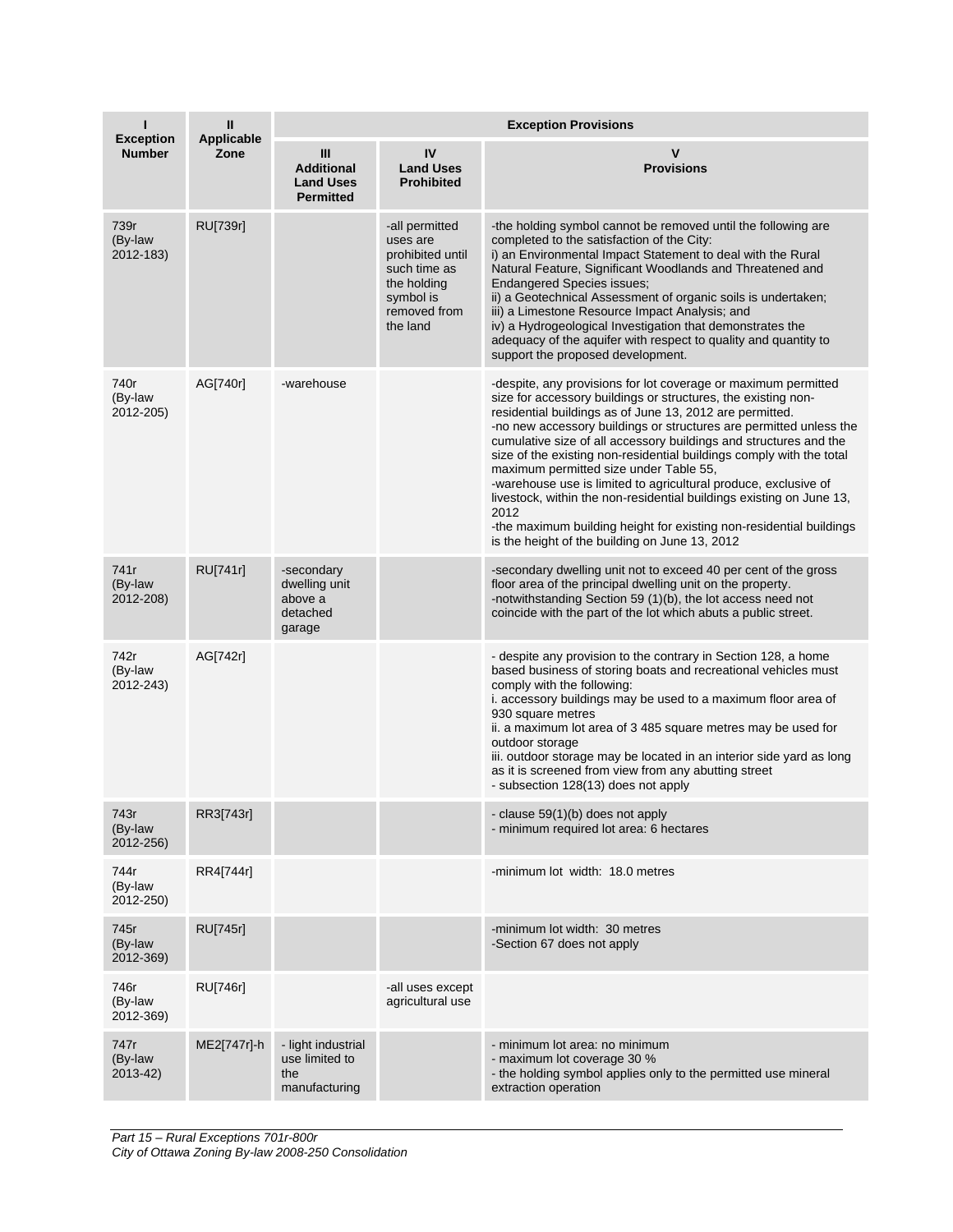| ı<br><b>Exception</b>                                | $\mathbf{I}$<br><b>Applicable</b> | <b>Exception Provisions</b>                                                                                                                                                                                                                        |                                                                                              |                                                                                                                                                                                                                                                                                                                                                                                                                                                                                                                                                                                                                                                                                                                                                                                                                                                                                                                                                                                                                                                                                                                                                                                     |  |
|------------------------------------------------------|-----------------------------------|----------------------------------------------------------------------------------------------------------------------------------------------------------------------------------------------------------------------------------------------------|----------------------------------------------------------------------------------------------|-------------------------------------------------------------------------------------------------------------------------------------------------------------------------------------------------------------------------------------------------------------------------------------------------------------------------------------------------------------------------------------------------------------------------------------------------------------------------------------------------------------------------------------------------------------------------------------------------------------------------------------------------------------------------------------------------------------------------------------------------------------------------------------------------------------------------------------------------------------------------------------------------------------------------------------------------------------------------------------------------------------------------------------------------------------------------------------------------------------------------------------------------------------------------------------|--|
| <b>Number</b>                                        | Zone                              | Ш<br><b>Additional</b><br><b>Land Uses</b><br><b>Permitted</b>                                                                                                                                                                                     | IV<br><b>Land Uses</b><br><b>Prohibited</b>                                                  | v<br><b>Provisions</b>                                                                                                                                                                                                                                                                                                                                                                                                                                                                                                                                                                                                                                                                                                                                                                                                                                                                                                                                                                                                                                                                                                                                                              |  |
|                                                      |                                   | of millwork and<br>other lumber<br>products for the<br>building<br>industry<br>- storage yard<br>limited to the<br>storage of<br>building<br>materials<br>- warehouse<br>limited to the<br>storage and<br>distribution of<br>building<br>materials |                                                                                              | - the holding symbol may only be removed by amendment to this<br>by-law upon compliance with the following:<br>(a) a completed application has been made to the province for a<br>license to extract mineral aggregates;<br>(b) the City has approved an Environmental Impact Statement<br>submitted when the proposed mineral extraction operation is<br>adjacent to lands zoned EP3 - Environmental Protection or lands<br>designated Rural Natural Feature in the Official Plan.                                                                                                                                                                                                                                                                                                                                                                                                                                                                                                                                                                                                                                                                                                 |  |
| 748r<br>(By-law<br>2013-58)                          | R14[748r]                         | Retail use<br>limited to a flea<br>market                                                                                                                                                                                                          |                                                                                              |                                                                                                                                                                                                                                                                                                                                                                                                                                                                                                                                                                                                                                                                                                                                                                                                                                                                                                                                                                                                                                                                                                                                                                                     |  |
| 749r<br>(By-law<br>2013-58)                          | V1E[749r]                         |                                                                                                                                                                                                                                                    |                                                                                              | -minimum front yard setback: 6.0 m                                                                                                                                                                                                                                                                                                                                                                                                                                                                                                                                                                                                                                                                                                                                                                                                                                                                                                                                                                                                                                                                                                                                                  |  |
| 750r<br>(By-law<br>2013-58)                          | DR1[750r]                         |                                                                                                                                                                                                                                                    |                                                                                              | -despite the zones noted in Section 128A the provisions of<br>128A(1) to (5) apply                                                                                                                                                                                                                                                                                                                                                                                                                                                                                                                                                                                                                                                                                                                                                                                                                                                                                                                                                                                                                                                                                                  |  |
| 751r<br>(By-law<br>2013-97)                          | RU[751r]-h                        | -storage yard                                                                                                                                                                                                                                      | -all uses except<br>existing uses<br>until the holding<br>symbol is<br>removed               | - A physical barrier must be provided along the exterior of a<br>storage yard, and no closer than 10 meters to the EP3 zone<br>boundary.<br>- A physical barrier must be provided between the storage yard<br>and the front lot line, extending to the westerly property line,<br>except where a drive way crosses.<br>- The holding symbol may not be removed until such time as;<br>(i) A physical barrier between the RU[751r] and RU zones, to the<br>satisfaction of the General Manager, Planning and Growth<br>Management, is provided at a minimum of 10 metres from the<br>wetland boundary.<br>(ii) A physical barrier and visual buffer, to the satisfaction of the<br>General Manager, Planning and Growth Management, is provided<br>between the road allowance and the storage use and extending to<br>the westerly property line, except where a driveway crosses.<br>(iii) A plan of survey detailing the location of the physical barriers,<br>demonstrating a minimum 10 metre setback from the revised EP3<br>zone is prepared.<br>(iv) A development agreement has been entered into to regulate<br>the maintenance of the physical barriers and visual buffer. |  |
| 752r<br>(By-law<br>2013-162)                         | AG5[752r]                         |                                                                                                                                                                                                                                                    |                                                                                              | -minimum lot width: 30 metres                                                                                                                                                                                                                                                                                                                                                                                                                                                                                                                                                                                                                                                                                                                                                                                                                                                                                                                                                                                                                                                                                                                                                       |  |
| 753r<br>(By-law<br>2017-302)<br>(By-law<br>2013-182) | RC[753r]                          | - bank<br>- catering<br>establishment<br>-instructional<br>facility<br>- library<br>- medical                                                                                                                                                      | - amusement<br>park<br>- automobile<br>dealership<br>- automobile<br>rental<br>establishment | - clause 217(1)(c) does not apply<br>- A seven meter wide landscaped buffer consisting of soft<br>landscaping must be provided along that part of the lot line which<br>abuts the rear lot line of the lots addressed 7055 to 7099 Marco<br>Street inclusive.<br>- Loading spaces and refuse collection areas may not be located<br>between the main building and the residential zone                                                                                                                                                                                                                                                                                                                                                                                                                                                                                                                                                                                                                                                                                                                                                                                              |  |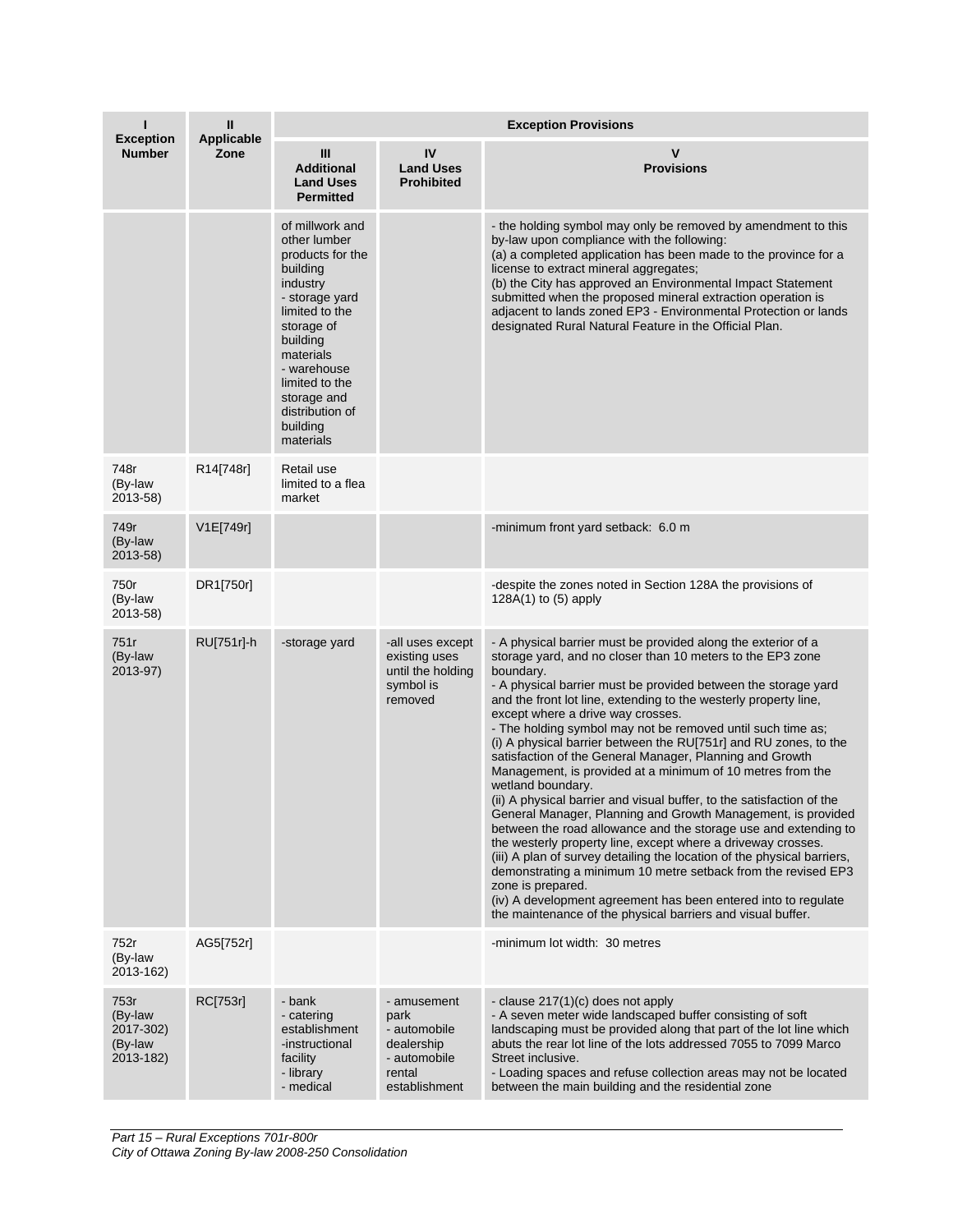|                                   | $\mathbf{II}$      | <b>Exception Provisions</b>                                                                                                                          |                                                                                                                                                                                                                                      |                                                                                                                                                                                                                                                                                                                                                                                                                                                                                                                                                                                                                                                                           |  |  |
|-----------------------------------|--------------------|------------------------------------------------------------------------------------------------------------------------------------------------------|--------------------------------------------------------------------------------------------------------------------------------------------------------------------------------------------------------------------------------------|---------------------------------------------------------------------------------------------------------------------------------------------------------------------------------------------------------------------------------------------------------------------------------------------------------------------------------------------------------------------------------------------------------------------------------------------------------------------------------------------------------------------------------------------------------------------------------------------------------------------------------------------------------------------------|--|--|
| <b>Exception</b><br><b>Number</b> | Applicable<br>Zone | Ш<br><b>Additional</b><br><b>Land Uses</b><br><b>Permitted</b>                                                                                       | IV<br><b>Land Uses</b><br><b>Prohibited</b>                                                                                                                                                                                          | $\mathbf v$<br><b>Provisions</b>                                                                                                                                                                                                                                                                                                                                                                                                                                                                                                                                                                                                                                          |  |  |
|                                   |                    | facility<br>-payday loan<br>establishment<br>- office<br>- personal<br>service<br>business<br>- retail food<br>store<br>- service and<br>repair shop | - automobile<br>service station<br>- bar<br>- campground<br>- car wash<br>- detached<br>dwelling<br>- dwelling unit<br>- heavy<br>equipment and<br>vehicle sales,<br>rental and<br>servicing<br>- hotel<br>- kennel<br>- parking lot | - The lands zoned RC[736r] are considered one lot for zoning<br>purposes<br>- the lot line abutting Bank Street is deemed the front lot line.                                                                                                                                                                                                                                                                                                                                                                                                                                                                                                                             |  |  |
| 754r<br>(By-law<br>2013-217)      | O1A[754r]-h        | - detached<br>dwelling<br>-amusement<br>park limited to<br>an outdoor<br>paintball facility                                                          | - golf course<br>until such time<br>as the holding<br>symbol is<br>removed                                                                                                                                                           | - the holding symbol applies only to the permitted use golf course;<br>and<br>- the holding symbol may only be removed upon compliance with<br>the following:<br>- approval by the Conservation Authority and the City of a golf<br>course design and management plan which addresses site<br>drainage, water quantity and quality, site grading, turf<br>management, potential impacts of any adjacent watercourses and<br>other related issues, and which identifies mitigative measures if<br>such measures are deemed necessary; and<br>- any other required Environmental Impact Statements completed<br>to the satisfaction of the Conservation Authority and City. |  |  |
| 755r<br>(By-law<br>2013-224)      | VM[755r]           |                                                                                                                                                      |                                                                                                                                                                                                                                      | For a building existing as of July 17th, 2013 the following zoning<br>provisions apply:<br>-the front property line is deemed to be the property line that abuts<br><b>Cosgrove Avenue</b><br>-the minimum front yard setback is 7.5m<br>-the minimum corner side setback 7.5m<br>-the minimum rear yard setback is 7.5m<br>-the minimum interior side yard setback is 1.5m<br>-there is no minimum building height required                                                                                                                                                                                                                                              |  |  |
| 756r<br>(By-law<br>2013-283)      | RR[756r]           |                                                                                                                                                      |                                                                                                                                                                                                                                      | - a minimum of 50% of the area of the lot must be left in its natural<br>state and cannot have located on it any buildings, structures, hard<br>landscaping or architectural elements                                                                                                                                                                                                                                                                                                                                                                                                                                                                                     |  |  |
| 757r<br>(By-law<br>2013-284)      | RR[757r]           |                                                                                                                                                      |                                                                                                                                                                                                                                      | - a minimum of 50% of the area of the lot must be left in its natural<br>state and cannot have located on it any buildings, structures, hard<br>landscaping or architectural elements<br>- in addition to the provisions of Section 69, no buildings,<br>structures, hard landscaping or architectural elements are<br>permitted within 30 metres of the normal high water mark and the<br>top of bank of Grey's Creek Municipal Drain.                                                                                                                                                                                                                                   |  |  |
| 758r<br>(By-law<br>2013-283)      | RR[758r]           |                                                                                                                                                      |                                                                                                                                                                                                                                      | - a minimum of 50% of the area of the lot must be left in its natural<br>state and cannot have located on it any buildings, structures, hard<br>landscaping or architectural elements<br>- in addition to the provisions of Section 69, no buildings,<br>structures, hard landscaping or architectural elements are<br>permitted:<br>(i) within 30 metres of the normal high water mark and the top of<br>bank of Grey's Creek Municipal Drain, or<br>(ii) within 15 metres of the normal high water mark of a tributary of                                                                                                                                               |  |  |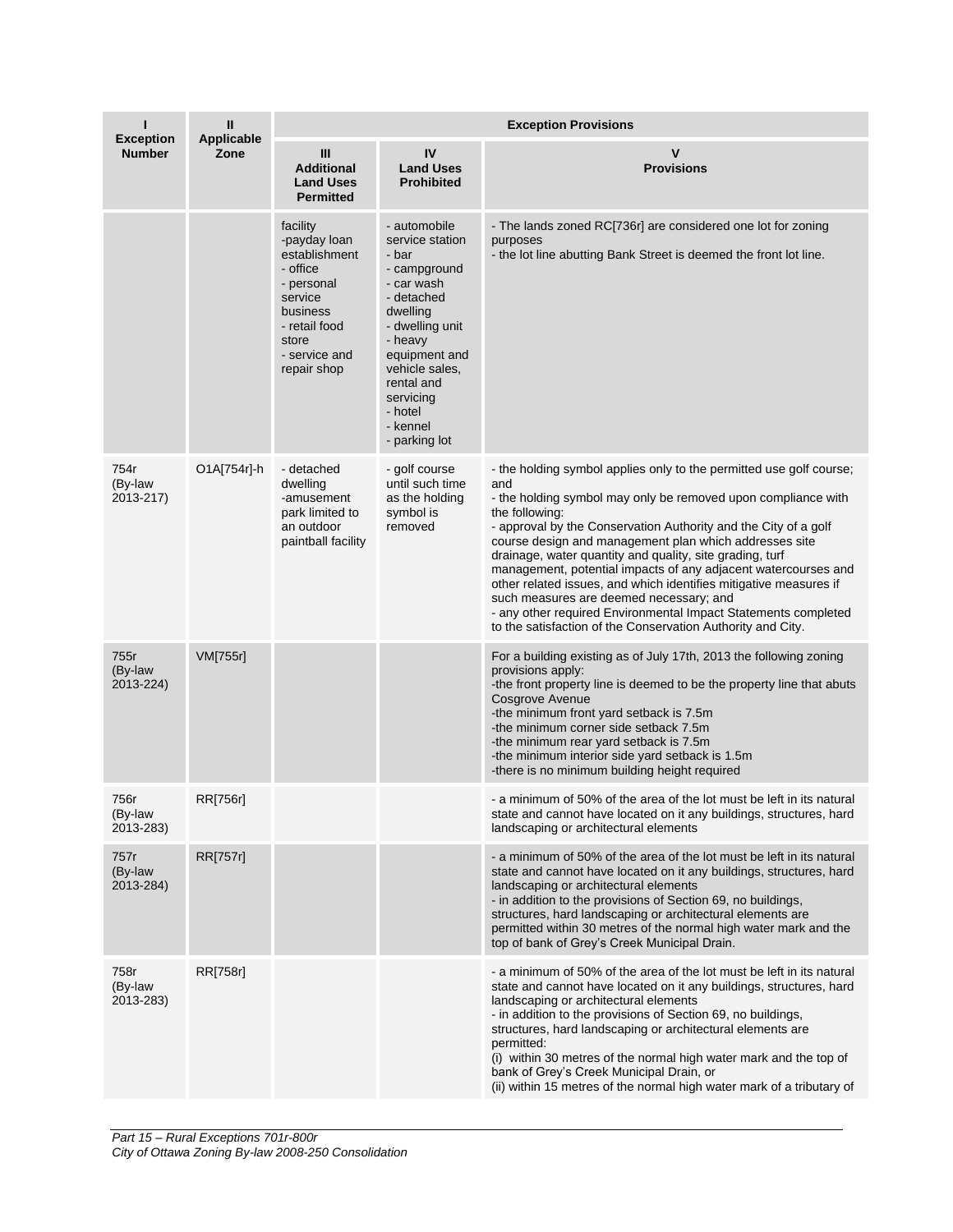| ı<br><b>Exception</b>                                | $\mathbf{I}$<br><b>Applicable</b> | <b>Exception Provisions</b>                                                            |                                             |                                                                                                                                                                                                                                                                                                                                     |  |  |
|------------------------------------------------------|-----------------------------------|----------------------------------------------------------------------------------------|---------------------------------------------|-------------------------------------------------------------------------------------------------------------------------------------------------------------------------------------------------------------------------------------------------------------------------------------------------------------------------------------|--|--|
| <b>Number</b>                                        | Zone                              | Ш<br><b>Additional</b><br><b>Land Uses</b><br><b>Permitted</b>                         | IV<br><b>Land Uses</b><br><b>Prohibited</b> | $\mathsf{v}$<br><b>Provisions</b>                                                                                                                                                                                                                                                                                                   |  |  |
|                                                      |                                   |                                                                                        |                                             | Grey's Creek Municipal Drain,<br>whichever is greater.                                                                                                                                                                                                                                                                              |  |  |
| 759r<br>(By-law<br>2013-303)                         | AG2[759r]                         | -storage yard                                                                          |                                             | -storage yard limited to the storage of equipment and materials<br>used for landscaping and snow removal                                                                                                                                                                                                                            |  |  |
| 760r<br>(By-law<br>2021-218)<br>(By-law<br>2013-352) | Reserved<br>for future<br>use     |                                                                                        |                                             |                                                                                                                                                                                                                                                                                                                                     |  |  |
| 761r<br>(By-law<br>$2014 - 41$                       | V1P[761r]                         | -equestrian<br>establishment                                                           |                                             |                                                                                                                                                                                                                                                                                                                                     |  |  |
| 762r<br>(By-law<br>2014-41)                          | AG[762r]                          |                                                                                        |                                             | -minimum lot area for an equestrian establishment: 4.3 hectares                                                                                                                                                                                                                                                                     |  |  |
| 763r<br>(By-law<br>$2014 - 43$                       | AG2[763r]                         |                                                                                        |                                             | -maximum permitted size of accessory buildings to an aggregate<br>area of 7 per cent of the lot area                                                                                                                                                                                                                                |  |  |
| 764r<br>(By-law<br>2014-54)                          | V1G[764r]                         |                                                                                        |                                             | -minimum lot area: $1800 \text{ m}^2$<br>-minimum front yard setback: 6 m<br>-minimum corner side yard setback: 12.26 m                                                                                                                                                                                                             |  |  |
| 765r<br>(By-law<br>2014-94)                          | RC2[765r]                         | -agricultural<br>use<br>-garden centre<br>-storage yard<br>-service and<br>repair shop |                                             | -minimum lot area: $1850 \text{ m}^2$                                                                                                                                                                                                                                                                                               |  |  |
| 766r<br>(By-law<br>2014-126)                         | AG2[766r]                         | -second<br>detached<br>dwelling                                                        |                                             | -a second detached dwelling is permitted on the lot for a temporary<br>period of 3 years beginning April 9, 2014 and expiring on April 9,<br>2017<br>-upon expiry of the temporary zoning the land will revert back to<br>the AG2 zone                                                                                              |  |  |
| 767r<br>(By-law<br>2014-129)                         | AG3[767r]                         |                                                                                        |                                             | -minimum required lot width: 20.5 metres                                                                                                                                                                                                                                                                                            |  |  |
| 768r<br>(By-law<br>2014-150)                         | O1[768r]                          | -office<br>-recreational<br>and athletic<br>facility                                   |                                             |                                                                                                                                                                                                                                                                                                                                     |  |  |
| 769r                                                 | Reserved<br>for future<br>use     |                                                                                        |                                             |                                                                                                                                                                                                                                                                                                                                     |  |  |
| 770r<br>(By-law<br>2014-165)                         | V3B[770r]                         |                                                                                        |                                             | - minimum interior side yard setback: 2 metres,<br>- minimum corner side yard setback: 4.5 metres,<br>- maximum lot coverage: 35%,<br>- no portion of a private garage or a carport may be located more<br>than 1 metre closer to the street lot line facing the front of the<br>principal building than the wall of that building, |  |  |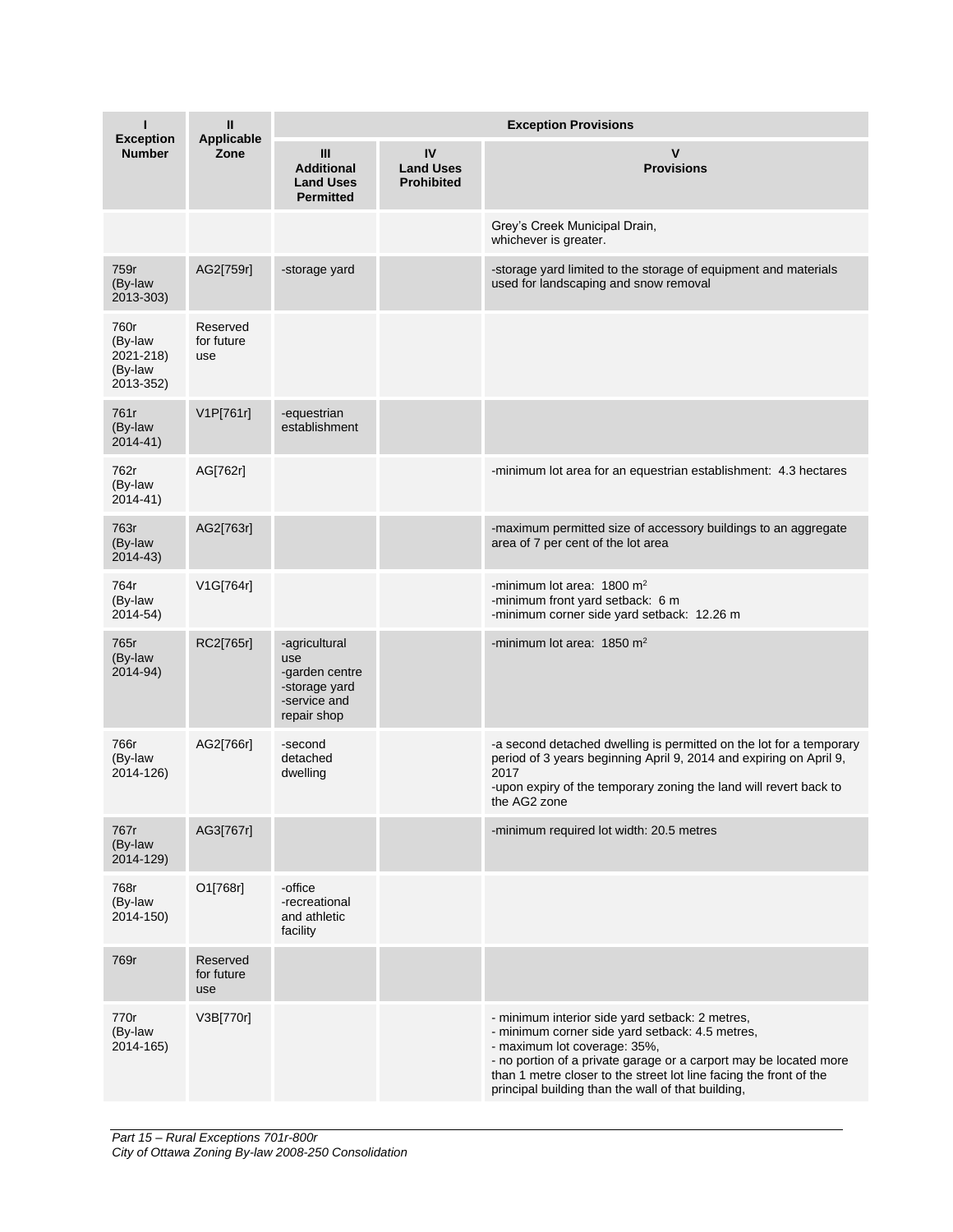| ı                                                                            | Ш<br><b>Applicable</b> | <b>Exception Provisions</b>                                                                 |                                                                                                                                                                                                                                                                                         |                                                                                                                                                                                                                                                                                                                                                                                                                                                                                                                                                                                                           |  |  |
|------------------------------------------------------------------------------|------------------------|---------------------------------------------------------------------------------------------|-----------------------------------------------------------------------------------------------------------------------------------------------------------------------------------------------------------------------------------------------------------------------------------------|-----------------------------------------------------------------------------------------------------------------------------------------------------------------------------------------------------------------------------------------------------------------------------------------------------------------------------------------------------------------------------------------------------------------------------------------------------------------------------------------------------------------------------------------------------------------------------------------------------------|--|--|
| <b>Exception</b><br><b>Number</b>                                            | Zone                   | Ш<br><b>Additional</b><br><b>Land Uses</b><br><b>Permitted</b>                              | IV<br><b>Land Uses</b><br><b>Prohibited</b>                                                                                                                                                                                                                                             | v<br><b>Provisions</b>                                                                                                                                                                                                                                                                                                                                                                                                                                                                                                                                                                                    |  |  |
|                                                                              |                        |                                                                                             |                                                                                                                                                                                                                                                                                         | - maximum width of a private garage or carport: 50% of the width<br>of the lot occupied by the dwelling unit,<br>- minimum rear yard setback: 22 metres,<br>- despite subsection 68(3), a building within 22 to 30 metres of a<br>railway right-of-way may be used for a residential use building                                                                                                                                                                                                                                                                                                         |  |  |
| 771r<br>(By-law<br>2014-187)                                                 | ME2[771r]-h            | -detached<br>dwelling                                                                       |                                                                                                                                                                                                                                                                                         | -minimum lot area: 1.21 ha<br>-the holding symbol applies only to the permitted use mineral<br>extraction operation<br>- the holding symbol may only be removed by amendment to this<br>by-law upon compliance with the following:<br>(a) a completed application has been made to the province for a<br>license to extract mineral aggregates;<br>(b) the City has approved an Environmental Impact Statement<br>submitted when the proposed mineral extraction operation is<br>adjacent to lands zoned EP3- Environmental Protection or lands<br>designated Rural Natural Feature in the Official Plan. |  |  |
| 772r<br>(By-law<br>2014-187)                                                 | ME2[772r]-h            | -detached<br>dwelling                                                                       |                                                                                                                                                                                                                                                                                         | -the holding symbol applies only to the permitted use mineral<br>extraction operation<br>- the holding symbol may only be removed by amendment to this<br>by-law upon compliance with the following:<br>(a) a completed application has been made to the province for a<br>license to extract mineral aggregates;<br>(b) the City has approved an Environmental Impact Statement<br>submitted when the proposed mineral extraction operation is<br>adjacent to lands zoned EP3- Environmental Protection or lands<br>designated Rural Natural Feature in the Official Plan.                               |  |  |
| 773r<br>(By-law<br>2017-302)<br>(By-law<br>2015-190)<br>(By-law<br>2014-166) | RC[773r]               | -bank<br>-office<br>-payday loan<br>establishment<br>-research and<br>development<br>centre | - amusement<br>park<br>-animal care<br>establishment<br>- animal<br>hospital<br>- automobile<br>service station<br>- bar<br>- campground<br>- car wash<br>- drive through<br>facility<br>- gas bar<br>- heavy<br>equipment and<br>vehicle sales.<br>rental and<br>servicing<br>- kennel | - minimum lot width: 90 m<br>- minimum front yard setback: 15 m<br>- minimum interior side yard setback: 3.0 m<br>- clause 217(1)(c) does not apply                                                                                                                                                                                                                                                                                                                                                                                                                                                       |  |  |
| 774r<br>(By-law<br>2014-166)                                                 | multiple               | -office<br>-research and<br>development<br>centre                                           |                                                                                                                                                                                                                                                                                         | - retail store is limited to the sale of agricultural, construction,<br>gardening or landscaping-related products, equipment or supplies;<br>and the sale of goods, products, equipments, supplies or services<br>manufactured, processed, assembled, packaged or delivered by a<br>permitted use, or the sale of previously prepared materials used in<br>the manufacturing, processing, assembly, packaging or delivery of<br>finished parts, finished products or services                                                                                                                             |  |  |
| 775r<br>(By-law<br>2017-302)                                                 | RC[775r]               | -bank<br>-office<br>-payday loan                                                            | -amusement<br>park<br>-animal care                                                                                                                                                                                                                                                      | - minimum lot width: 60 metres<br>- minimum front yard setback: 15 metres<br>- minimum interior side yard setback: 3.0 metres                                                                                                                                                                                                                                                                                                                                                                                                                                                                             |  |  |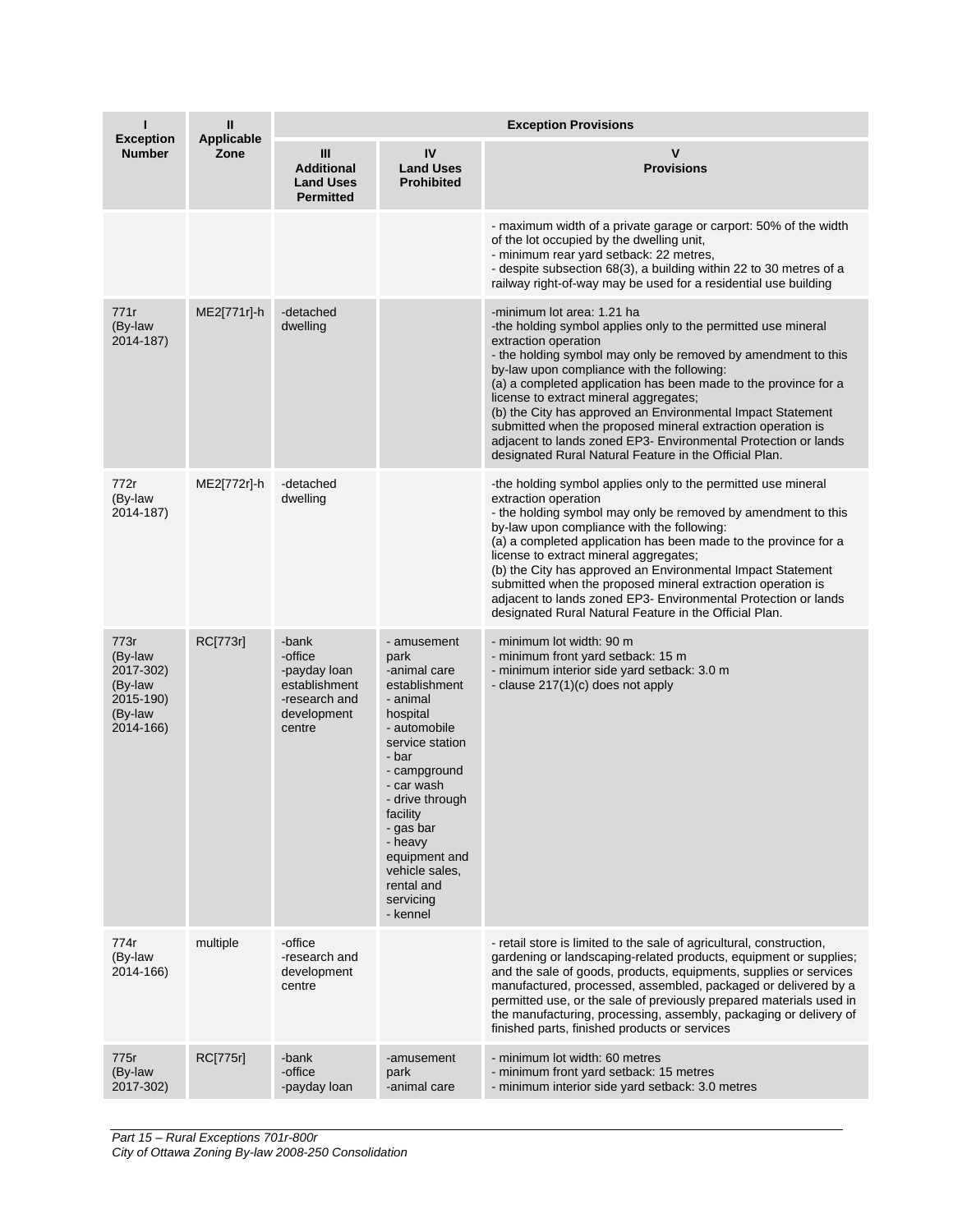| п                                                                                            | $\mathbf{I}$<br>Applicable    | <b>Exception Provisions</b>                                    |                                                                                                                                                                                                                                                                                                                                                                                                                                           |                                                                                                                                                                                                                                                                                                                                                                                                                                                                                                                                                                                                                                                                                    |  |  |
|----------------------------------------------------------------------------------------------|-------------------------------|----------------------------------------------------------------|-------------------------------------------------------------------------------------------------------------------------------------------------------------------------------------------------------------------------------------------------------------------------------------------------------------------------------------------------------------------------------------------------------------------------------------------|------------------------------------------------------------------------------------------------------------------------------------------------------------------------------------------------------------------------------------------------------------------------------------------------------------------------------------------------------------------------------------------------------------------------------------------------------------------------------------------------------------------------------------------------------------------------------------------------------------------------------------------------------------------------------------|--|--|
| <b>Exception</b><br><b>Number</b>                                                            | Zone                          | Ш<br><b>Additional</b><br><b>Land Uses</b><br><b>Permitted</b> | IV<br><b>Land Uses</b><br><b>Prohibited</b>                                                                                                                                                                                                                                                                                                                                                                                               | v<br><b>Provisions</b>                                                                                                                                                                                                                                                                                                                                                                                                                                                                                                                                                                                                                                                             |  |  |
| (By-law<br>2015-190)<br>(By-law<br>2014-166)                                                 |                               | establishment<br>-research and<br>development<br>centre        | establishment<br>-animal hospital<br>-automobile<br>service station<br>-bar<br>-campground<br>-car wash<br>-drive through<br>facility<br>-gas bar<br>-heavy<br>equipment and<br>vehicle sales,<br>rental and<br>servicing<br>-kennel                                                                                                                                                                                                      | - retail store is limited to the sale of agricultural, construction,<br>gardening or landscaping-related products, equipment or supplies;<br>and the sale of goods, products, equipments, supplies or services<br>manufactured, processed, assembled, packaged or delivered by a<br>permitted use, or the sale of previously prepared materials used in<br>the manufacturing, processing, assembly, packaging or delivery of<br>finished parts, finished products or services                                                                                                                                                                                                      |  |  |
| 776r                                                                                         | Reserved<br>for future<br>use |                                                                |                                                                                                                                                                                                                                                                                                                                                                                                                                           |                                                                                                                                                                                                                                                                                                                                                                                                                                                                                                                                                                                                                                                                                    |  |  |
| 777r<br>(By-law<br>2014-166)                                                                 | RG[777r]                      | -office<br>-research and<br>development<br>centre              | -automobile<br>body shop<br>-automobile<br>dealership<br>-automobile<br>service station<br>-drive through<br>facility<br>-gas bar<br>-heavy<br>equipment and<br>vehicle sales,<br>rental and<br>servicing<br>-kennel<br>-leaf and yard<br>waste<br>composting<br>facility<br>-parking lot<br>-printing plant<br>-storage yard<br>-truck transport<br>terminal<br>-waste<br>processing and<br>transfer facility<br>$(non-$<br>putrescible) | - retail store is limited to the sale of agricultural, construction,<br>gardening or landscaping-related products, equipment or supplies;<br>and the sale of goods, products, equipments, supplies or services<br>manufactured, processed, assembled, packaged or delivered by a<br>permitted use, or the sale of previously prepared materials used in<br>the manufacturing, processing, assembly, packaging or delivery of<br>finished parts, finished products or services<br>- minimum front yard setback: 12 m<br>- minimum rear yard setback abutting RG and ME zones: 7.5 m<br>- minimum rear yard setback, other cases: 10m<br>- minimum interior side yard setback: 4.5 m |  |  |
| 778r<br>(OMB<br>Order File<br>#PL130778,<br>issued June<br>23, 2014)<br>(By-law<br>2014-278) | V1O[778r]-h                   |                                                                | -all uses until<br>holding symbol<br>removed                                                                                                                                                                                                                                                                                                                                                                                              | For properties known municipally as 6335 and 6350 Perth Street:<br>Despite Table 65 - Permitted Projections into Required Yards<br>Features (5) and (6), the maximum size and extent of projections<br>for Fire escapes, open stairways, stoop, landing, steps and ramps<br>is as follows:<br>(a) Wheelchair ramps - no limit<br>(b) Other features:- at or below the floor level of the first floor - no<br>limit; - other cases - 1.5 m, but not closer than 1.0 m to a lot line;<br>and the maximum size and extent of projections for Covered or<br>uncovered balcony, porch, deck, platform and verandah, with a                                                              |  |  |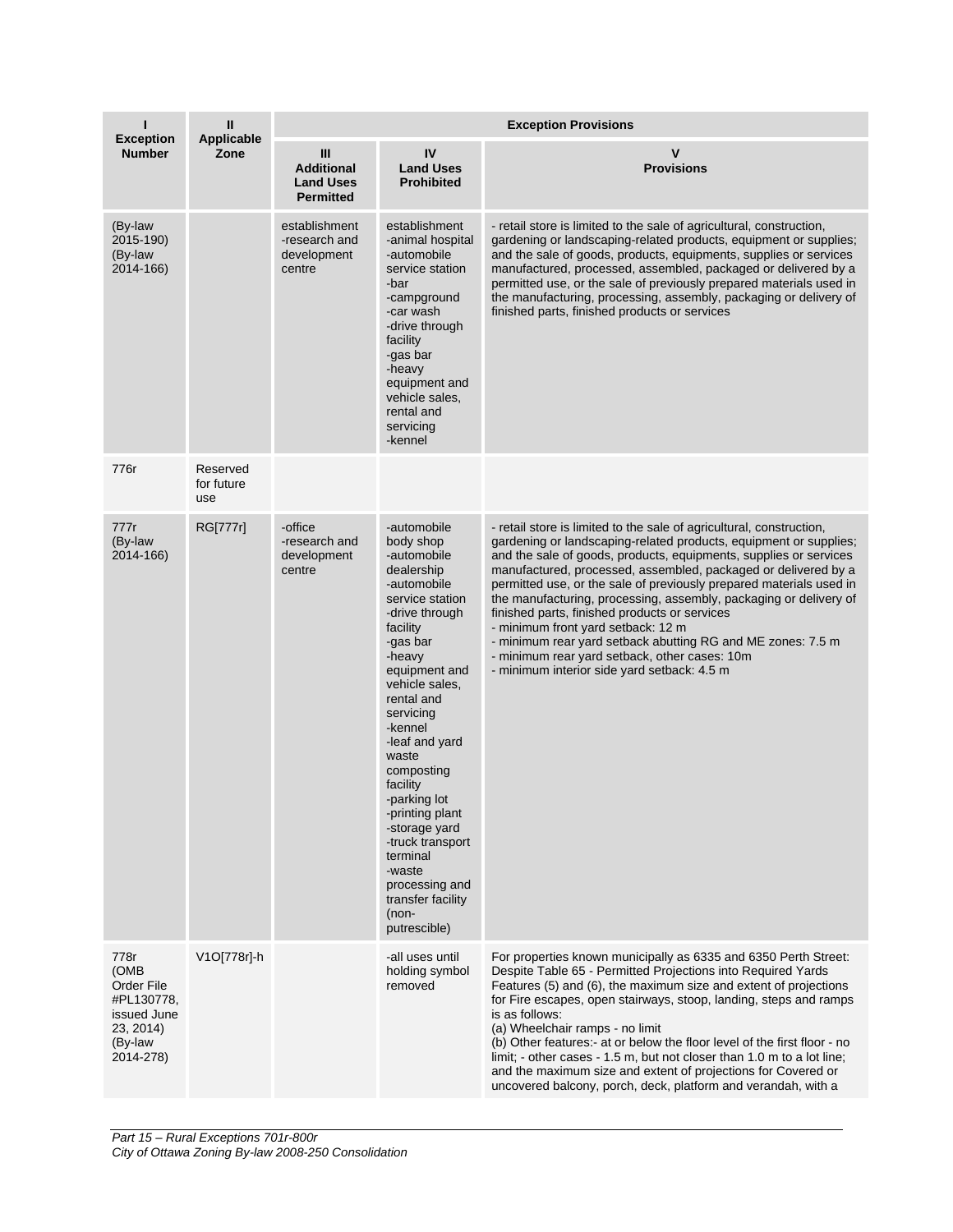| ı<br><b>Exception</b><br><b>Number</b>                                                              | Ш<br>Applicable<br>Zone | <b>Exception Provisions</b>                                    |                                              |                                                                                                                                                                                                                                                                                                                                                                                                                                                                                                                                                                                                                                                                                                                                                                                                                                                                                                                                                                                                                                                                                                                                                                                                                                                                                                                                                                                                                                                                                                                                                                                                                                                                               |  |  |
|-----------------------------------------------------------------------------------------------------|-------------------------|----------------------------------------------------------------|----------------------------------------------|-------------------------------------------------------------------------------------------------------------------------------------------------------------------------------------------------------------------------------------------------------------------------------------------------------------------------------------------------------------------------------------------------------------------------------------------------------------------------------------------------------------------------------------------------------------------------------------------------------------------------------------------------------------------------------------------------------------------------------------------------------------------------------------------------------------------------------------------------------------------------------------------------------------------------------------------------------------------------------------------------------------------------------------------------------------------------------------------------------------------------------------------------------------------------------------------------------------------------------------------------------------------------------------------------------------------------------------------------------------------------------------------------------------------------------------------------------------------------------------------------------------------------------------------------------------------------------------------------------------------------------------------------------------------------------|--|--|
|                                                                                                     |                         | Ш<br><b>Additional</b><br><b>Land Uses</b><br><b>Permitted</b> | IV<br><b>Land Uses</b><br><b>Prohibited</b>  | v<br><b>Provisions</b>                                                                                                                                                                                                                                                                                                                                                                                                                                                                                                                                                                                                                                                                                                                                                                                                                                                                                                                                                                                                                                                                                                                                                                                                                                                                                                                                                                                                                                                                                                                                                                                                                                                        |  |  |
|                                                                                                     |                         |                                                                |                                              | maximum of two enclosed sides, excluding those covered by<br>canopies and awnings is as follows:<br>(a) uncovered, unenclosed features such as decks or platforms<br>where the walking surface is not higher than 0.6 m above adjacent<br>$grade - no minimum.$<br>(b) all other cases - 2 metres, but no closer than 1 metre from any<br>lot line<br>-minimum front yard setback: 4.0 m<br>-minimum rear yard setback: 6.0 m<br>-minimum corner side yard setback: 4.0 m<br>-total interior side yard setback 1.8 m with one minimum yard no<br>less than 0.6 m<br>-maximum lot coverage: 60%<br>-despite Section 57(1), the distance used to determine a corner<br>sight triangle is 2.75 metres<br>-despite Section 107(3)(ii) the area of the driveway cannot exceed<br>65 per cent of the area of the yard in which it is located<br>-A holding symbol can only be removed when servicing capacity is<br>demonstrated to the satisfaction of the City<br>-A holding symbol on lands north of Perth Street can only be<br>removed when:<br>i) servicing capacity is demonstrated to the satisfaction of the City,<br>and<br>ii) at such time as the 'interim floodplain' as shown on Schedule A<br>in the Richmond Secondary Plan is deemed to be appropriately<br>removed by the Conservation Authority and the City                                                                                                                                                                                                                                                                                                                                                     |  |  |
| 779r<br>(OMB<br><b>Order File</b><br>#PL130778,<br>issued June<br>23, 2014)<br>(By-law<br>2014-278) | V2E[779r]-h             | -townhouse<br>dwelling                                         | -all uses until<br>holding symbol<br>removed | For properties known municipally as 6335 and 6350 Perth Street:<br>Despite Table 65 - Permitted Projections into Required Yards<br>Features (5) and (6), the maximum size and extent of projections<br>for Fire escapes, open stairways, stoop, landing, steps and ramps<br>is as follows:<br>(a) Wheelchair ramps - no limit<br>(b) Other features:- at or below the floor level of the first floor - no<br>limit; - other cases - 1.5 m, but not closer than 1.0 m to a lot line;<br>and the maximum size and extent of projections for Covered or<br>uncovered balcony, porch, deck, platform and verandah, with a<br>maximum of two enclosed sides, excluding those covered by<br>canopies and awnings is as follows:<br>(a) uncovered, unenclosed features such as decks or platforms<br>where the walking surface is not higher than 0.6 m above adjacent<br>grade – no minimum.<br>(b) all other cases - 2 metres, but no closer than 1 metre from any<br>lot line<br>-minimum front yard setback: 4.0 m<br>-minimum rear yard setback: 6.0 m<br>-minimum corner side yard setback: 4.0 m<br>-despite Section 57(1), the distance used to determine a corner<br>sight triangle is 2.75 metres<br>-despite Section 107(3)(ii) the area of the driveway cannot exceed<br>65 per cent of the area of the yard in which it is located<br>-Provisions specific to detached dwellings:<br>i) minimum lot width: 9.0 m<br>ii) minimum lot depth: 27.0 m<br>iii) minimum lot area: $243 \text{ m}^2$<br>iv) total interior side yard setback 1.8 m with one minimum yard no<br>less than 0.6 m<br>v) maximum lot coverage: 60%<br>-Provisions specific to townhouse dwellings: |  |  |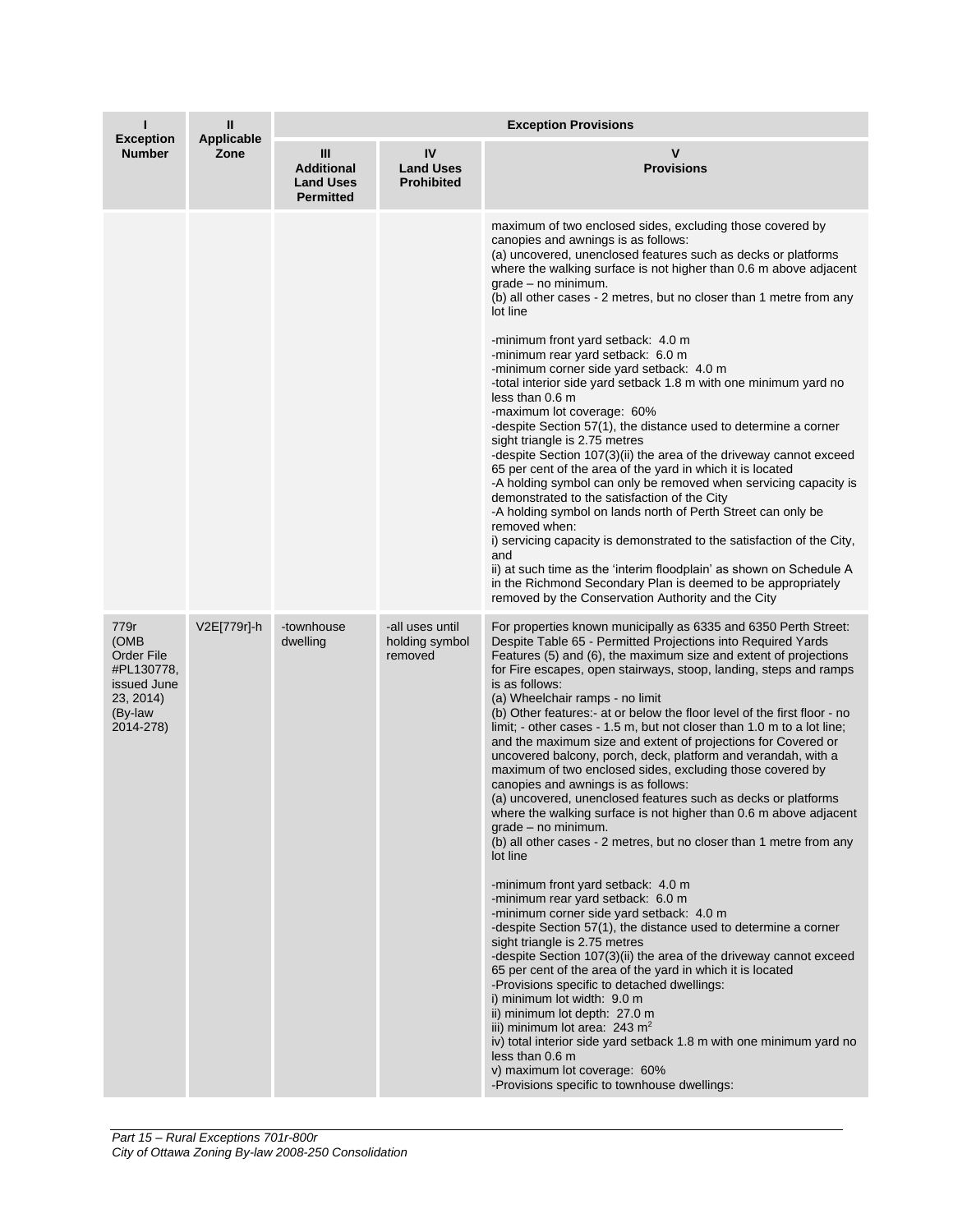| ı                                                                                                                                            | Ш<br>Applicable<br>Zone | <b>Exception Provisions</b>                                    |                                              |                                                                                                                                                                                                                                                                                                                                                                                                                                                                                                                                                                                                                                                                                                                                                                                                                                                                                                                                                                                                                                                                                                                                                                                                                                                                                                                                                                                                                                                                                                                                                                                                                                                                                                                                                                                                                                                                                                                                                                                                                                                                                                                                                      |  |
|----------------------------------------------------------------------------------------------------------------------------------------------|-------------------------|----------------------------------------------------------------|----------------------------------------------|------------------------------------------------------------------------------------------------------------------------------------------------------------------------------------------------------------------------------------------------------------------------------------------------------------------------------------------------------------------------------------------------------------------------------------------------------------------------------------------------------------------------------------------------------------------------------------------------------------------------------------------------------------------------------------------------------------------------------------------------------------------------------------------------------------------------------------------------------------------------------------------------------------------------------------------------------------------------------------------------------------------------------------------------------------------------------------------------------------------------------------------------------------------------------------------------------------------------------------------------------------------------------------------------------------------------------------------------------------------------------------------------------------------------------------------------------------------------------------------------------------------------------------------------------------------------------------------------------------------------------------------------------------------------------------------------------------------------------------------------------------------------------------------------------------------------------------------------------------------------------------------------------------------------------------------------------------------------------------------------------------------------------------------------------------------------------------------------------------------------------------------------------|--|
| <b>Exception</b><br><b>Number</b>                                                                                                            |                         | Ш<br><b>Additional</b><br><b>Land Uses</b><br><b>Permitted</b> | IV<br><b>Land Uses</b><br><b>Prohibited</b>  | v<br><b>Provisions</b>                                                                                                                                                                                                                                                                                                                                                                                                                                                                                                                                                                                                                                                                                                                                                                                                                                                                                                                                                                                                                                                                                                                                                                                                                                                                                                                                                                                                                                                                                                                                                                                                                                                                                                                                                                                                                                                                                                                                                                                                                                                                                                                               |  |
|                                                                                                                                              |                         |                                                                |                                              | i) minimum lot width: 6.0 m<br>ii) minimum lot depth: 25.0 m<br>iii) minimum lot area: $150 \text{ m}^2$<br>iv) minimum interior side yard setback: 1.5 m<br>v) maximum lot coverage: 65%<br>-A holding symbol can only be removed when servicing capacity is<br>demonstrated to the satisfaction of the City<br>-A holding symbol on lands north of Perth Street can only be<br>removed when:<br>i) servicing capacity is demonstrated to the satisfaction of the City,<br>and<br>ii) at such time as the 'interim floodplain' as shown on Schedule A<br>in the Richmond Secondary Plan is deemed to be appropriately<br>removed by the Conservation Authority and the City                                                                                                                                                                                                                                                                                                                                                                                                                                                                                                                                                                                                                                                                                                                                                                                                                                                                                                                                                                                                                                                                                                                                                                                                                                                                                                                                                                                                                                                                         |  |
| 780r<br>(By-law<br>2020-352)<br>(By-law<br>2019-308)<br>(OMB<br>Order File<br>#PL130778,<br>issued June<br>23, 2014)<br>(By-law<br>2014-278) | V3B[780r]-h             |                                                                | -all uses until<br>holding symbol<br>removed | For properties known municipally as 6335 and 6350 Perth Street:<br>Despite Table 65 - Permitted Projections into Required Yards<br>Features (5) and (6), the maximum size and extent of projections<br>for Fire escapes, open stairways, stoop, landing, steps and ramps<br>is as follows:<br>(a) Wheelchair ramps - no limit<br>(b) Other features:- at or below the floor level of the first floor - no<br>limit; - other cases - 1.5 m, but not closer than 1.0 m to a lot line;<br>and the maximum size and extent of projections for Covered or<br>uncovered balcony, porch, deck, platform and verandah, with a<br>maximum of two enclosed sides, excluding those covered by<br>canopies and awnings is as follows:<br>(a) uncovered, unenclosed features such as decks or platforms<br>where the walking surface is not higher than 0.6 m above adjacent<br>$grade - no minimum.$<br>(b) all other cases - 2 metres, but no closer than 1 metre from any<br>lot line<br>-minimum front yard setback: 4.0 m<br>-minimum rear yard setback: 6.0 m<br>-minimum corner side yard setback: 4.0 m<br>-despite Section 57(1), the distance used to determine a corner<br>sight triangle is 2.75 metres<br>-despite Section 107(3)(ii) the area of the driveway cannot exceed<br>65 per cent of the area of the yard in which it is located<br>-Provisions specific to detached dwellings:<br>i) minimum lot width: 9.0 m<br>ii) minimum lot depth: 25.0 m<br>iii) minimum lot area: $225 \text{ m}^2$<br>iv) total interior side yard setback 1.8 m with one minimum yard no<br>less than 0.6 m<br>v) maximum lot coverage: 60%<br>vi) despite Table 236, column VIII the minimum landscaped area is<br>25%<br>-Provisions specific to townhouse dwellings:<br>i. Minimum lot area: $132 \text{ m}^2$<br>ii. Minimum lot depth: 22 m<br>iii. Front yard setback: 4 m<br>iv. Minimum corner side yard setback: 4 m<br>v. Minimum rear yard setback 6 m<br>vi. Maximum building height: 14 m<br>vii. minimum interior side yard setback: 1.5m<br>viii. maximum lot coverage: 65%<br>-Provisions specific to townhouse dwellings that are attached back |  |
|                                                                                                                                              |                         |                                                                |                                              | to back:<br>i) minimum lot depth: 13.5 m                                                                                                                                                                                                                                                                                                                                                                                                                                                                                                                                                                                                                                                                                                                                                                                                                                                                                                                                                                                                                                                                                                                                                                                                                                                                                                                                                                                                                                                                                                                                                                                                                                                                                                                                                                                                                                                                                                                                                                                                                                                                                                             |  |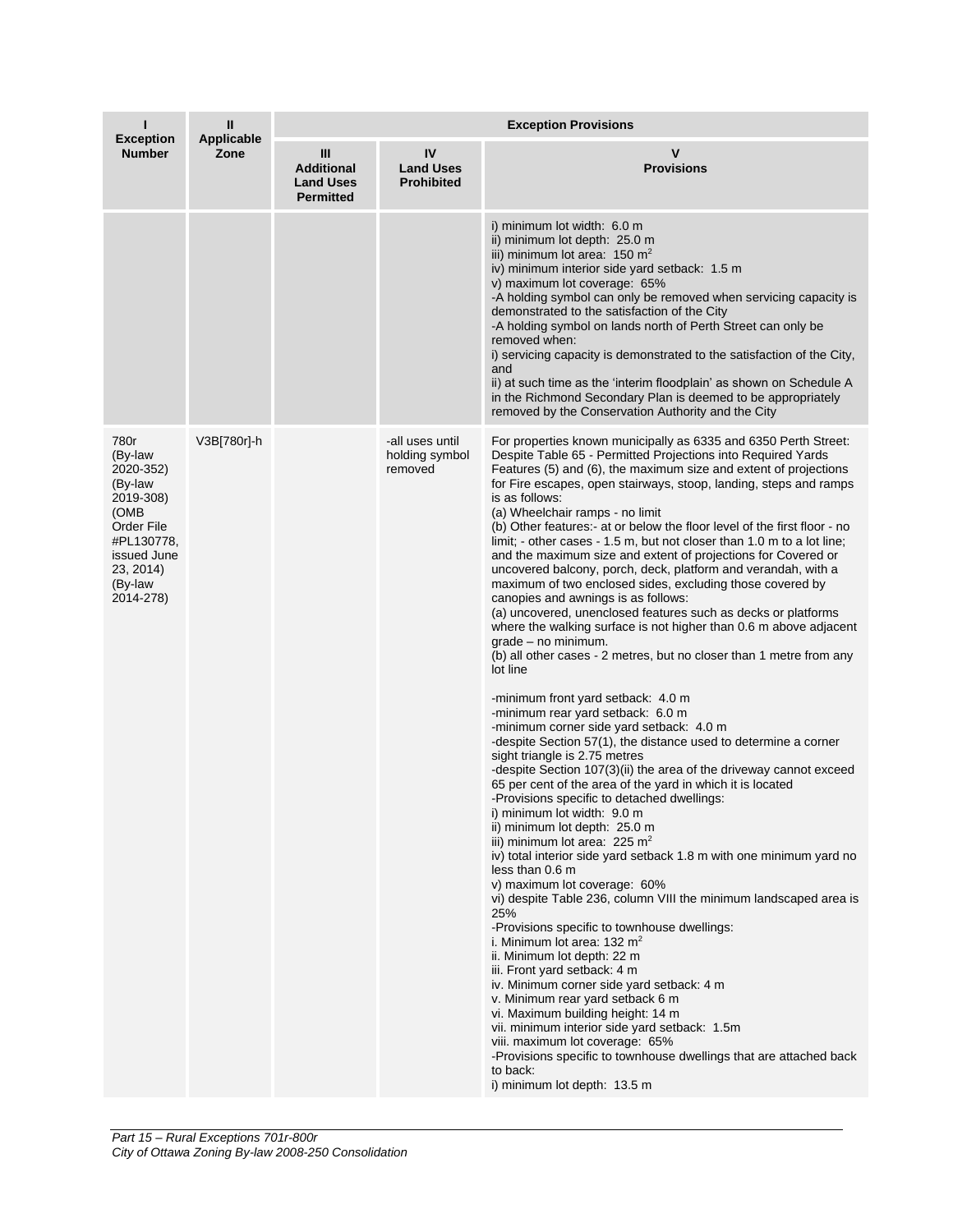| <b>Exception</b><br><b>Number</b>                                           | Ш<br><b>Applicable</b><br>Zone | <b>Exception Provisions</b>                                    |                                                 |                                                                                                                                                                                                                                                                                                                                                                                                                                                                                                                                                                                                                                                                                                                                                                                                                                                                                                                                                                                                                                                                                                                                                                                                                                                                                                                                                                                                                                                                                                                                                                                                                                                                                                                                                                                                |  |
|-----------------------------------------------------------------------------|--------------------------------|----------------------------------------------------------------|-------------------------------------------------|------------------------------------------------------------------------------------------------------------------------------------------------------------------------------------------------------------------------------------------------------------------------------------------------------------------------------------------------------------------------------------------------------------------------------------------------------------------------------------------------------------------------------------------------------------------------------------------------------------------------------------------------------------------------------------------------------------------------------------------------------------------------------------------------------------------------------------------------------------------------------------------------------------------------------------------------------------------------------------------------------------------------------------------------------------------------------------------------------------------------------------------------------------------------------------------------------------------------------------------------------------------------------------------------------------------------------------------------------------------------------------------------------------------------------------------------------------------------------------------------------------------------------------------------------------------------------------------------------------------------------------------------------------------------------------------------------------------------------------------------------------------------------------------------|--|
|                                                                             |                                | Ш<br><b>Additional</b><br><b>Land Uses</b><br><b>Permitted</b> | IV<br><b>Land Uses</b><br><b>Prohibited</b>     | v<br><b>Provisions</b>                                                                                                                                                                                                                                                                                                                                                                                                                                                                                                                                                                                                                                                                                                                                                                                                                                                                                                                                                                                                                                                                                                                                                                                                                                                                                                                                                                                                                                                                                                                                                                                                                                                                                                                                                                         |  |
|                                                                             |                                |                                                                |                                                 | ii) minimum lot area: $80 \text{ m}^2$<br>iii) maximum lot coverage: 79%<br>iv) despite Table 236, column VIII the minimum landscaped area is<br>$3.0 \text{ m}^2$<br>-A holding symbol can only be removed when servicing capacity is<br>demonstrated to the satisfaction of the City<br>-A holding symbol on lands north of Perth Street can only be<br>removed when:<br>i) servicing capacity is demonstrated to the satisfaction of the City,<br>and<br>ii) at such time as the 'interim floodplain' as shown on Schedule A<br>in the Richmond Secondary Plan is deemed to be appropriately<br>removed by the Conservation Authority and the City<br>- Despite Table 137 - Amenity Area, three-unit townhouses in any<br>form are exempt from the requirement to provide outdoor amenity<br>area.<br>-For a townhouse dwelling that fronts on to a public street and also<br>has rear lane access:<br>- Minimum lot area: 120 $m2$<br>- Minimum lot depth: 22 m<br>- Minimum lot width: 5.5 m<br>- Minimum front yard setback: 4 m<br>- Minimum interior side yard setback: 1.5 m<br>- Minimum corner side yard setback: 4 m<br>- Maximum building height: 14 m<br>- Maximum lot coverage: 100%<br>- Minimum landscaped area: 10 m <sup>2</sup><br>- Despite Section 107(3)(ii), the area of the driveway cannot<br>exceed 65% of the area of the yard in which it is located, except in<br>the case of a townhouse, including townhouses with rear lane<br>access, whereby the area of the driveway can cover 100% of the<br>yard in which it is located.<br>-Despite Table 160B, endnote 11, where access is via the rear<br>lane, the minimum rear yard setback may be reduced to 0 m, and<br>the width of the garage, carport or driveway may be the width of<br>the entire rear yard. |  |
| 781r<br>(OMB<br><b>Order File</b><br>#PL130778,<br>issued June<br>23, 2014) | O1[781r]-h                     |                                                                | -all uses until<br>holding symbol<br>is removed | -A holding symbol can only be removed when servicing capacity to<br>demonstrated to the satisfaction of the City                                                                                                                                                                                                                                                                                                                                                                                                                                                                                                                                                                                                                                                                                                                                                                                                                                                                                                                                                                                                                                                                                                                                                                                                                                                                                                                                                                                                                                                                                                                                                                                                                                                                               |  |
| 782r<br>(By-law<br>2014-227)                                                | AG[782r]                       |                                                                |                                                 | -maximum permitted size of all accessory buildings is not to<br>exceed an aggregate of 7% of the total lot area<br>-maximum permitted height of existing accessory buildings: 20m                                                                                                                                                                                                                                                                                                                                                                                                                                                                                                                                                                                                                                                                                                                                                                                                                                                                                                                                                                                                                                                                                                                                                                                                                                                                                                                                                                                                                                                                                                                                                                                                              |  |
| 783r<br>(By-law<br>2014-225)                                                | EP[783r]<br>S326               |                                                                |                                                 | -a no touch area of 15 metres from the Findlay Creek Municipal<br>Drain, measured shoreward from the top of the bank is required as<br>described on Schedule 326<br>-a no build area of 15 metres measured from the edge of the no<br>touch area is required as described on Schedule 326<br>-a no build area of 20 metres from the no touch habitat<br>protection/enhancement area is required as described on<br>Schedule 326<br>-the no touch area will be an area left in its natural state and<br>protected from any human activity<br>-the no build area will be an area where no buildings or structures<br>of any kind, including but not limited to residential dwellings,<br>decks, gazebos, sheds, garages, workshops, septic systems,                                                                                                                                                                                                                                                                                                                                                                                                                                                                                                                                                                                                                                                                                                                                                                                                                                                                                                                                                                                                                                              |  |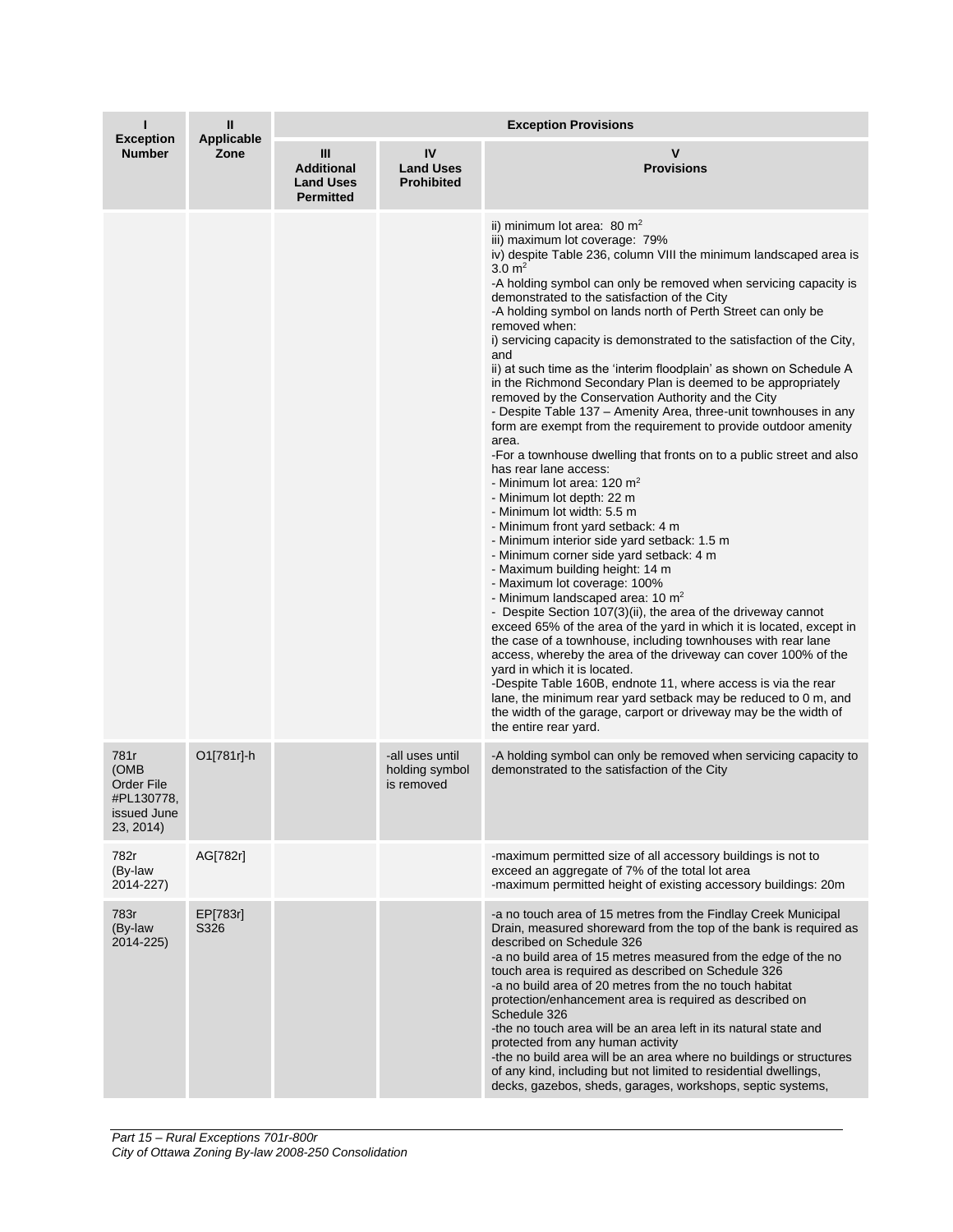| <b>Exception</b><br><b>Number</b>                                  | Ш<br><b>Applicable</b><br>Zone           | <b>Exception Provisions</b>                                                                           |                                                                                                                    |                                                                                                                                                                                                                                                                                                                                                                                                                                                                                                                                                                                                                                                                                                                                                                                                                                                                                                                                                                                                                                                                                               |  |
|--------------------------------------------------------------------|------------------------------------------|-------------------------------------------------------------------------------------------------------|--------------------------------------------------------------------------------------------------------------------|-----------------------------------------------------------------------------------------------------------------------------------------------------------------------------------------------------------------------------------------------------------------------------------------------------------------------------------------------------------------------------------------------------------------------------------------------------------------------------------------------------------------------------------------------------------------------------------------------------------------------------------------------------------------------------------------------------------------------------------------------------------------------------------------------------------------------------------------------------------------------------------------------------------------------------------------------------------------------------------------------------------------------------------------------------------------------------------------------|--|
|                                                                    |                                          | Ш<br><b>Additional</b><br><b>Land Uses</b><br><b>Permitted</b>                                        | IV<br><b>Land Uses</b><br><b>Prohibited</b>                                                                        | v<br><b>Provisions</b>                                                                                                                                                                                                                                                                                                                                                                                                                                                                                                                                                                                                                                                                                                                                                                                                                                                                                                                                                                                                                                                                        |  |
|                                                                    |                                          |                                                                                                       |                                                                                                                    | wells, swimming pools, change houses, pump houses nor any<br>structural landscaping of any kind                                                                                                                                                                                                                                                                                                                                                                                                                                                                                                                                                                                                                                                                                                                                                                                                                                                                                                                                                                                               |  |
| 784r<br>(By-law<br>2014-252)                                       | RG[784r]                                 |                                                                                                       |                                                                                                                    | -minimum lot area: $2000m^2$<br>-minimum lot width: 30m<br>-minimum front yard setback: 10m<br>-minimum interior side yard setback:<br>i) abutting a residential use or zone: 4.5m<br>ii) all other cases: 3m<br>-minimum rear yard setback: 10m<br>-minimum corner side yard setback: 7.5m<br>-maximum building height: 11m<br>-maximum lot coverage: 30%<br>-Landscaping of yards:<br>required front and corner side yards to be landscaped, except for<br>driveways crossing the front or corner side yard leading to a<br>parking area<br>-outdoor storage permitted in interior side and rear yard only; must<br>be screened and concealed from view from abutting streets and<br>from abutting non-commercial or non-industrial zones                                                                                                                                                                                                                                                                                                                                                   |  |
| 785r<br>(OMB<br>Order File<br>#PL131071,<br>issued July<br>3, 2014 | RR3[785r]<br>S328<br>RR3[785r]<br>S328-h |                                                                                                       | -For lands<br>subject to the<br>holding zone all<br>uses until such<br>time as the<br>holding symbol<br>is removed | -the no touch area as identified as Area A on Schedule 328 will be<br>an area left in its natural state and protected from any human<br>activity, excluding development resulting from a conservation<br>authority approved re-alignment of on-site channels or<br>watercourses<br>-despite subsection 69(3), a 15 m setback is required from the on-<br>site channels or watercourses, where no building or structure,<br>including any part of a sewage system, landscaping or any other<br>development is permitted, excluding development resulting from a<br>conservation authority approved re-alignment of on-site channels<br>or watercourses<br>-the holding symbol, h, only applies to the area subject to the<br>minimum distance separation and may not be removed until the<br>following have been submitted to and approved by the City:<br>i) completion of a hydrological study to the satisfaction of the City<br>and<br>ii) confirmation that the minimum distance separation restricted<br>development area no longer impacts the lands subject to the h<br>holding symbol |  |
| 786r<br>(By-law<br>2014-273)                                       | RR5[786r]                                | -office<br>-park<br>-recreational<br>and athletic<br>facility limited to<br>an indoor<br>sports field |                                                                                                                    |                                                                                                                                                                                                                                                                                                                                                                                                                                                                                                                                                                                                                                                                                                                                                                                                                                                                                                                                                                                                                                                                                               |  |
| 787r<br>(By-law<br>2015-335)<br>(By-law<br>2014-276)               | RH[787r]                                 | -solid waste<br>disposal facility                                                                     |                                                                                                                    | - minimum yard setback for the permitted uses including any<br>outdoor storage from the lot lines abutting Carp Road is 50 metres<br>- minimum yard setback for the permitted uses including any<br>outdoor storage from the lot lines abutting William Mooney Road is<br>75 metres<br>- minimum yard setback for the permitted uses including any<br>outdoor storage from the north west property lines abutting the<br>property at 2485 Carp Road is 40 metres<br>- all portions of required yards described above, not covered in<br>driveways and storm water management ponds, must be<br>landscaped with soft landscaping<br>- minimum lot area of 70 hectares.                                                                                                                                                                                                                                                                                                                                                                                                                         |  |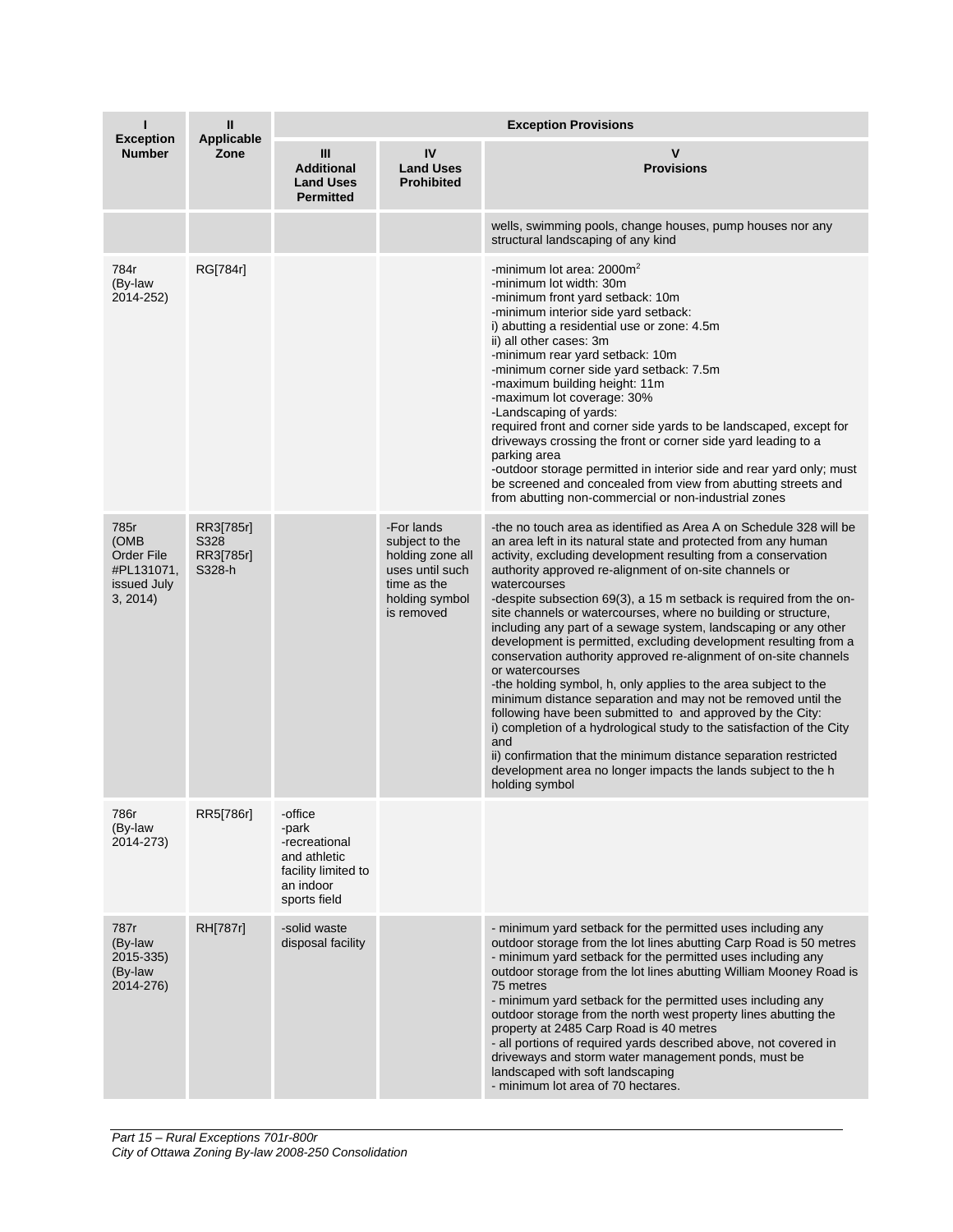| п<br><b>Exception</b><br><b>Number</b> | $\mathbf{u}$<br><b>Applicable</b><br>Zone | <b>Exception Provisions</b>                                      |                                                                                                                                                                |                                                                                                                                                                                                                                                   |  |
|----------------------------------------|-------------------------------------------|------------------------------------------------------------------|----------------------------------------------------------------------------------------------------------------------------------------------------------------|---------------------------------------------------------------------------------------------------------------------------------------------------------------------------------------------------------------------------------------------------|--|
|                                        |                                           | III<br><b>Additional</b><br><b>Land Uses</b><br><b>Permitted</b> | IV<br><b>Land Uses</b><br><b>Prohibited</b>                                                                                                                    | v<br><b>Provisions</b>                                                                                                                                                                                                                            |  |
| 788r<br>(By-law<br>2014-287)           | AG[788r]                                  |                                                                  |                                                                                                                                                                | -minimum lot area: 24 hectares                                                                                                                                                                                                                    |  |
| 789r<br>(By-law<br>2014-283)           | RU[789r]                                  |                                                                  | -all uses<br>except:<br>agriculture<br>uses,<br>equestrian<br>establishment,<br>forestry<br>operation, and<br>environmental<br>preserve and<br>education area. |                                                                                                                                                                                                                                                   |  |
| 790r                                   | Reserved<br>for future<br>use             |                                                                  |                                                                                                                                                                |                                                                                                                                                                                                                                                   |  |
| 791r<br>(By-law<br>2014-289)           | V3G791r]                                  |                                                                  |                                                                                                                                                                | -minimum interior side yard setback: 3m                                                                                                                                                                                                           |  |
| 792r<br>(By-law<br>2014-289)           | MR[792r]                                  | -warehouse<br>-outdoor<br>storage                                |                                                                                                                                                                | -the additional uses listed in column III (Additional Land Uses<br>Permitted) are only permitted if they are associated with the<br>operation of a waste facility located at 4475 Trail Road<br>-minimum lot area: 3.5ha                          |  |
| 793r<br>(By-law<br>2014-288)           | MR1[793r]                                 |                                                                  |                                                                                                                                                                | -minimum lot area: 0.67 hectares<br>-minimum side yard setback from the northern most property line:<br>7.99m                                                                                                                                     |  |
| 794r<br>(By-law<br>2014-288)           | MR1[794r]                                 |                                                                  | -dwelling unit                                                                                                                                                 |                                                                                                                                                                                                                                                   |  |
| 795r<br>(By-law<br>2014-285)           | V3A[795r]                                 |                                                                  |                                                                                                                                                                | -maximum density is 45 dwelling units per hectare<br>-minimum front yard setback: 5 metres                                                                                                                                                        |  |
| 796r<br>(By-law<br>2014-337)           | V1P[796r]                                 |                                                                  |                                                                                                                                                                | -minimum required interior side yard setback from the southern lot<br>line: 0.44 metres<br>-eaves, eave-troughs and gutters may project up to 1 metre into<br>the required southern side yard, but not closer than 0.14 metres to<br>the lot line |  |
| 797r<br>(By-law<br>2014-393)           | AG1[797r]                                 |                                                                  |                                                                                                                                                                | -maximum cumulative total gross floor area of all accessory<br>buildings is 15 per cent of the total lot area                                                                                                                                     |  |
| 798r<br>(By-law<br>2014-393)           | AG[798r]                                  | -automobile<br>dealership                                        |                                                                                                                                                                | -automobile dealership limited to the sale of a maximum of 5 cars<br>at a time<br>-maximum cumulative total gross floor area of all accessory<br>buildings is 15 per cent of the total lot area                                                   |  |
| 799r<br>(By-law<br>2014-426)           | RU[799r]-h                                |                                                                  | -all residential<br>uses are<br>prohibited until<br>such a time as<br>the holding                                                                              | -the holding symbol may only be removed at such time as when<br>the Official Plan for the City of Ottawa policies become more<br>supportive of additional residential development within this area                                                |  |